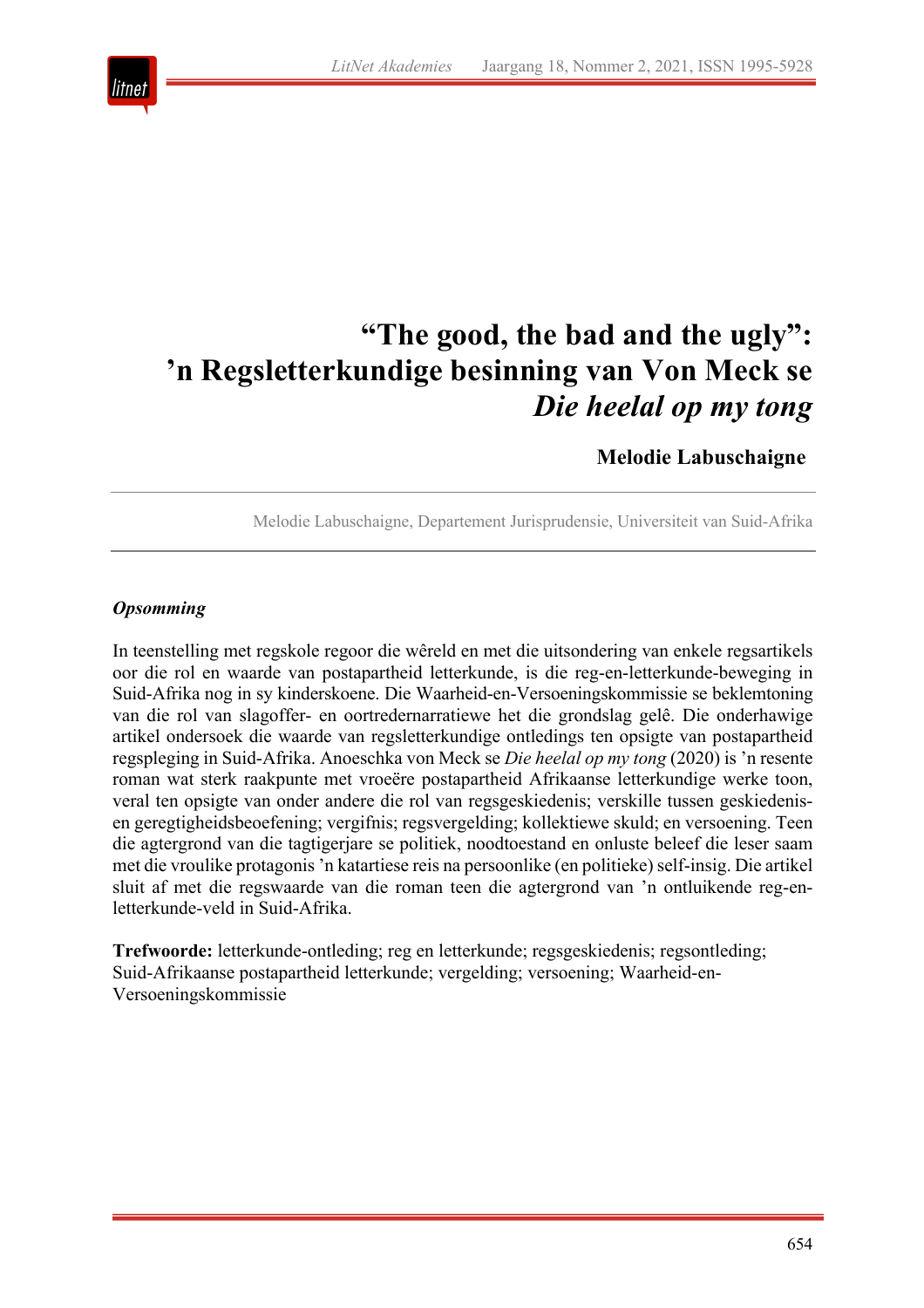

#### *Abstract*

### **"The good, the bad and the ugly": A legal-literary reflection on Von Meck's** *Die heelal op my tong*

The development of law and literature as a distinct field in South Africa has been slow since its inception at foreign law schools across the globe some decades ago. With the exception of a few articles on the role of the Truth and Reconciliation Commission in South Africa that focused on victim and perpetrator narratives and a few others mainly from the pen of legal academics at the University of South Africa, a rich tapestry of unexplored literary themes with huge potential for legal reflection remains.

The purpose of the article is to explore the role and value of legal-literary analyses of postapartheid jurisprudence in South Africa with reference to Von Meck's latest novel, *Die heelal op my tong*. This novel strongly resembles earlier post-apartheid literature, specifically with regard to the focus on the themes of the meaning of legal history; differences and commonalities between history, law and justice; retribution; absolution; collective guilt; and reconciliation. Against the background of the novel – the South African political context of the 1980s characterised by political turmoil, tension and a state of emergency – the reader is pulled into the female protagonist's cathartic journey towards personal and political (self)discovery.

The legal relevance of this novel may be explained by reference to the value of the law and literature movement in general. The origin of the law and literature movement relates to two legal historical aspects: firstly, growing scepticism regarding the value of law itself and the issue of whether its value should rather be determined against the backdrop of its broader cultural and social scientific context; and secondly, the issue of the variability of all texts, including legal and literary texts. As the law and literature movement started to gain momentum, different foci developed – *law in literature*, which explores timeless legal themes presented in literary works; and *law as literature*, which analyses legal texts with the assistance of literary analyses or different literary methodologies of analysis. The law and literature movement in a broader sense regards legal text essentially as literature, with the result that literary analysis and techniques are seen as useful tools for legal analysis. The emphasis in this endeavour is on the ability of literary texts to enhance an understanding of the human condition within the framework of the law that governs human behaviour. Both law and literature could hence be regarded as metaphors for the human condition.

The value of the law and literature movement is, among others, that it provides a critical lens through which social, legal and cultural practices that are directly or indirectly influenced by the law may be examined. It is not always necessary for literary works to address legal themes specifically, as the literary context is often situated in a legal-social order that reflects prejudice or discrimination, hence already sensitising the reader to read the possibilities of alternative solutions between the lines. This article is premised on the understanding that the most pertinent contribution of the law and literature interaction for a post-apartheid South Africa is its ability to critically reflect on the legal order and its shortcomings by presenting the real lived experiences of the protagonists as part and parcel of the human condition of all South Africans of all races and classes.

The Truth and Reconciliation Commission (TRC) acknowledged the role of the literary narrative as part of a reconstruction of the legal and political history of apartheid South Africa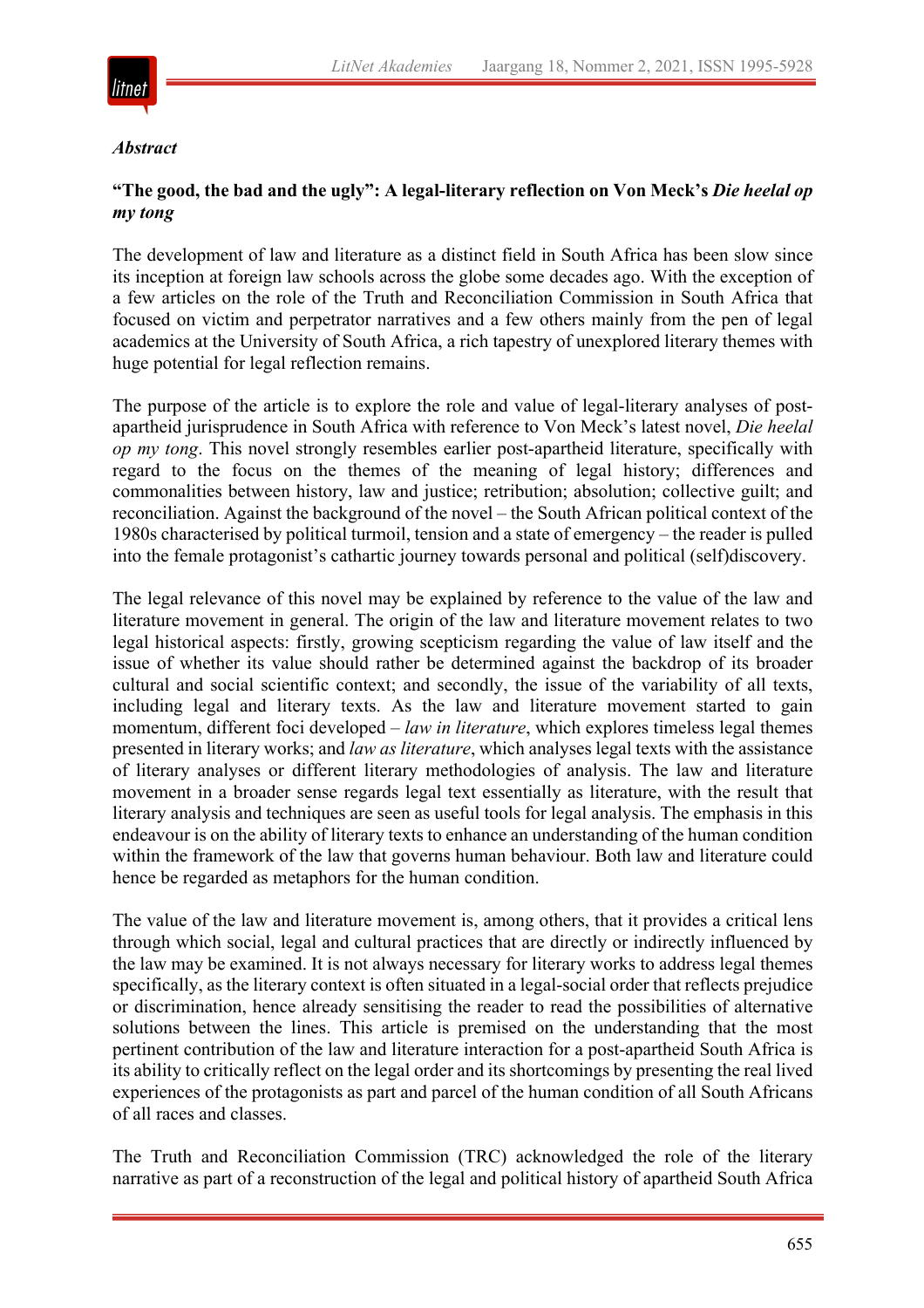

in its attempt to converge reconciliation and retribution through listening to the stories of both victims and perpetrators. A history worth remembering would be incomplete without both narratives and counternarratives. Despite the main criticism against the TRC for failing to achieve retributive justice from a legal perspective, it has succeeded in avoiding a denial of victimhood, which would have constituted an injustice on its own.

It is for this reason that Von Meck's novel is significant, as its portrayal of an apartheid time slot does not seek to vindicate or criticise, but rather to assist in completing a picture in order to arrive at a clearer understanding of events. This emphasises the connection between law, justice and history. Historians, like lawyers, are concerned with asking why events happened, and although they do not deliver judgments, they share the duty with lawyers to be receptive to a conflicting or counternarrative. Both historians and lawyers (including the judges) are focused on finding justice by judging the causality of conduct against normative choices. In this manner, a coherent and justifiable narrative or record may be formulated to explain the events that took place. This creates a nuanced understanding of the situation of the protagonists (similar to historical figures); the role of causality; and different explanations for the violence, violations and conflict in each context. One difference, however, is that in contrast to law, which is an integral component of justice, the literary text can merely provide the promise of justice or democracy and not the assurance thereof.

The setting of the novel (characterised as bizarro fiction because of its surreal elements and its effect of alienation and weirdness) is the 1980s until early 2000s in South Africa, well-known for civil unrest, mass riots, the institution of a state of emergency and the deployment of the armed forces in the black townships in an attempt to subdue the rising resistance of the supressed. The characterisation of Von Meck's characters, their lives and the novel's context are grotesque and fragmented, aptly depicting an epoch of conflict, suspicion and brutality. This is clear from the father figure in the novel who constantly pits himself against others (the legal system; gangsters) or the Other ("die Rooi Gevaar" or the communists).

This article considers different pertinent themes in *Die heelal op my tong*. The title of the novel – both a polyhedron and a hyperbole – is linked to religious motifs; the power (weight) of words and of personal autonomy. The protagonist, Willemien, whilst on a journey to the Richtersveld, revisits her tumultuous past through a cathartic and anachronistic account to her younger sister, Precious Cargo. Since "words have power – they may bind or release you" (360; translated into English by the author of this article), the reader anticipates that Willemien's catharsis will relieve her of a heavy burden. The weight she carries is not only literal, but psychological: the result of her dysfunctional relationship with her parents; her neglect and abuse at their hands, carried further and amplified by other dysfunctional characters. Willemien has become a type of messianic scapegoat for her father's guilt, as well as for that of others. Her eating disorders and weight gain become the metaphor for the heavy burden and guilt that she is carrying. Just like the biblical scapegoat is banned to the desert, her father's rejection later forces her into exile in the United States and Sri Lanka. The title further has an association with food, eating, purging and eating disorders. Literally translated as "the universe on my tongue", the title is a reversal of the proverbial "wêreld aan sy voete" or "world at his feet", which has a positive connotation.

Willemien's father is a lawyer, yet in constant conflict with the law. The duality of his role as brilliant lawyer, whilst also known to be one of the most cunning swindlers, points to the tension between justice and legal transgression. Seeking his approval is her primary objective,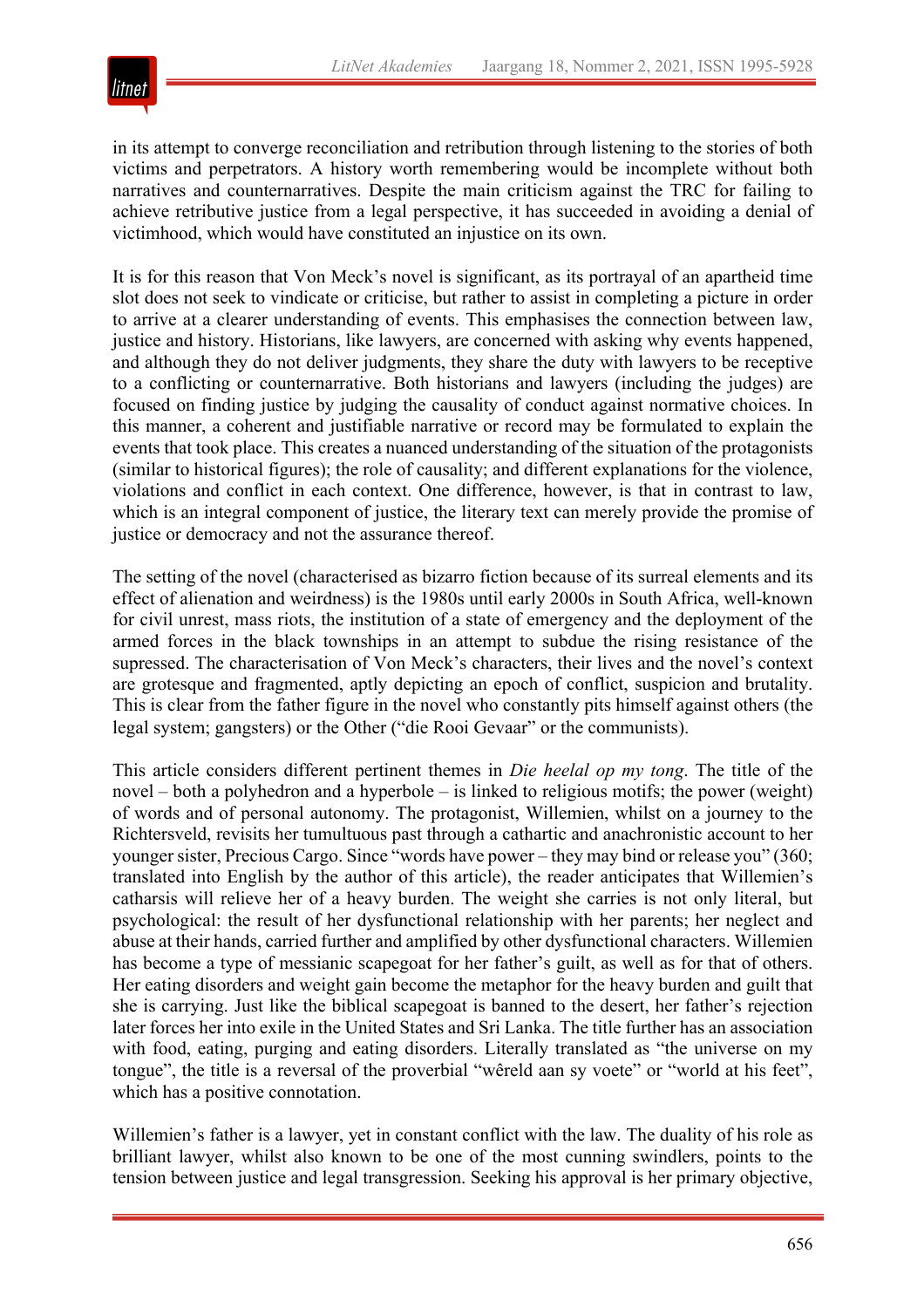

yet he disappoints her by punishing or rewarding her with food in a cruel, unpredictable and ambiguous manner. As a child originating from an impoverished background and who has outgrown polio with great difficulty, he was constantly trying to avenge his disability; a trait that has never left him. Although Willemien tries to soften the impact of his physical abuse by satirically referring to the "floaters" that he gave her (the blow was so hard that it left her hanging in the air), she remains loyal and forgiving, always seeking his approval.

The snow coat, one of the most important symbols in the novel, becomes an object of comfort for the young Willemien. Sewn onto the coat were both the apartheid South African and the Namibian flags, whilst the buttons of the coat consisted of animal teeth. Part of Willemien's unconventional childhood was that she was allowed to drink alcohol, but not eat dessert; she was allowed to use drugs, as long as she didn't gain weight. Going to school was also not an issue, as long as she obtained an A-plus in all her subjects. This very distorted picture of what is right and wrong and good and bad characterised her entire childhood. When she slept close to her father's coat, she could smell and feel him. The macabre picture of an abused girl finding comfort in a grotesque coat consisting of the apartheid flag and animal teeth (trophies of the hunter) for buttons is disturbing in its stark contrasts, as it signals both vulnerability and violence; making it an accurate metaphor for apartheid. After her father's death, Willemien tries on the large coat, only to realise, to her surprise, that it fits her, and that she has become her own coat (373–5). This strong image shows that Willemien had become one with her father's guilt. The scapegoat theme emerges again – she did not only carry her father's guilt and sin, she had internalised these as her own.

Willemien's eating disorders and drug abuse are two further themes that merit closer inspection. During the time of her parents' divorce, Willemien felt the loss of her father deeply. She was 15 when he finally responded to her letters and bought her a plane ticket to the United States. Both Willemien and her mother suffer from eating disorders. Willemien stopped talking in her standard 5 year, because she felt that words were empty. This relates strongly to the novel's title, *Die heelal op my tong*, pointing to her helplessness as the silenced victim. Her eating disorder is an attempt to "obliterate herself, kilogram by kilogram" (75), which marks the beginning of a long history of different eating disorders and drug addiction.

During her journey to the Richtersveld, she confessed to her sister the dystopic nightmare that haunts her, the dream in which she crawls out from a hole in a burnt field, surrounded by nothing and no one, except for the smell of burnt flesh and telegraph cables. She refers to the dream as her own "scorched earth", hinting at Lord Roberts' scorched-earth policy during the Anglo-Boer War. The theme of the obese individual body here progresses to that of the historical (collective) body that carries centuries' pain and suffering, which Willemien describes as "her pantry of grief" (94); her genes where the pain of Boer women and their children have found a resting place. The theme of the enslaved body appears earlier in the novel when Willemien draws a parallel between slavery and her own body as an object of slavery, longing for and hungry for liberation (27).

Willemien's eating disorders spiralled out of control during the 1970s and 1980s. Whilst living in Constantia (upper-class suburb of Cape Town), the young Willemien hears about the unrests ("onluste" (114)), without understanding the context of these. Excited and thrilled by the unrests, her father one night began shooting wildly into their yard, laughing uncontrollably (115). Shooting at imagined revolters made him hungry (116), and afterwards he feasted on crayfish and eggs. This luxurious meal – a sombre contrast to the plight and need of the victims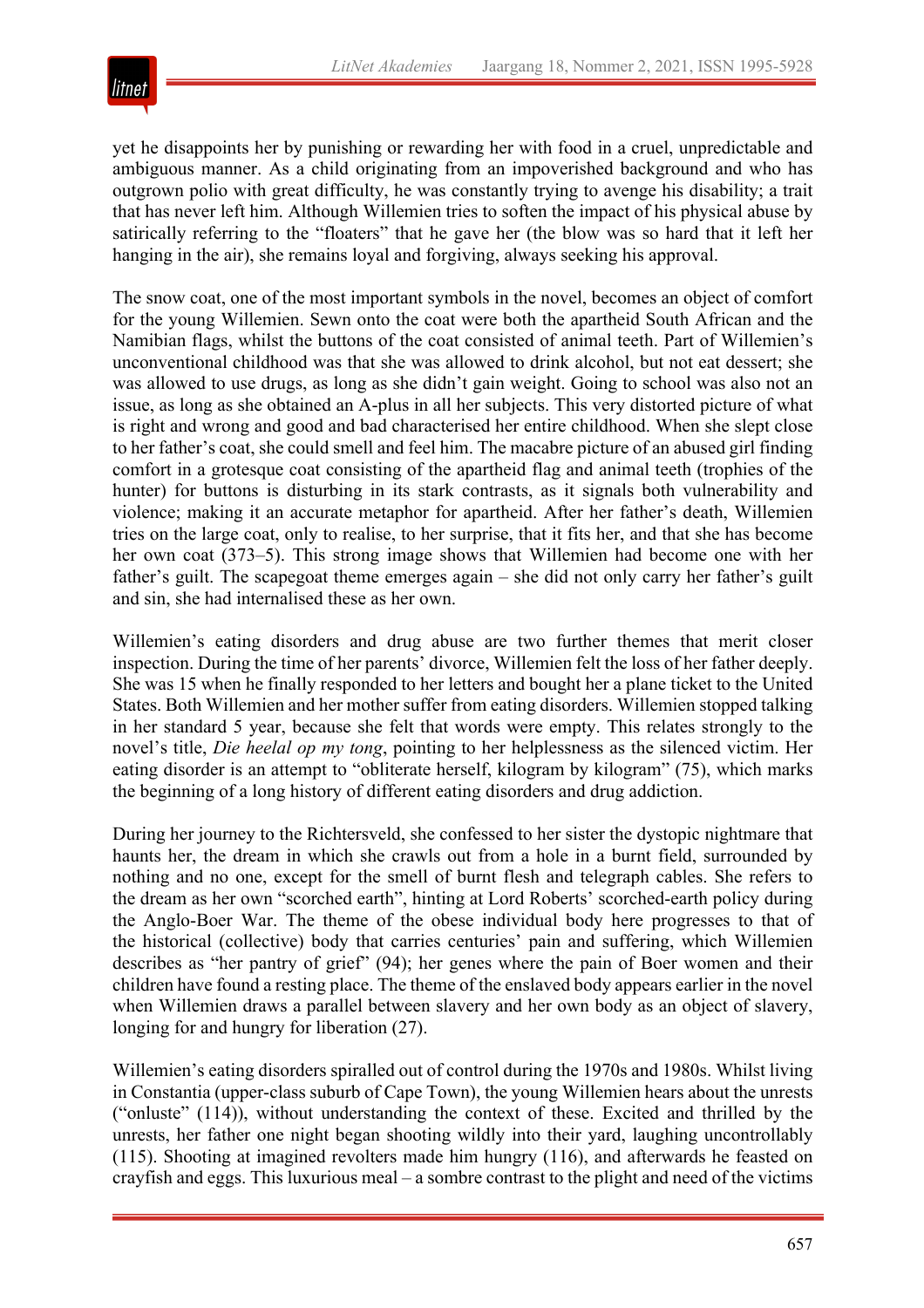

of apartheid – represents the metaphorical self-consuming gluttony of the apartheid regime. Willemien's weight continued to oscillate between the extremes of very thin and obese. During her stay in the United States, marked by dysfunctional relationships with men, her drug addiction (motivated by the goal of losing weight) further spiralled out of control, so much so that her father had to arrange for her return to South Africa via the embassy in Sri Lanka.

Upon her return to South Africa, Willemien started a relationship with and later married a dubious character, Clifford O'Kill, who used to work for her father. The resemblances between Clifford and Willemien's father is striking: Both men have atypical bodies (due to polio, accident or drug addiction); their behaviour is ambivalent towards Willemien (marked by sporadic love, hate and repulsion); and she is always apprehensive in their company (waiting; ready to justify their actions; willing to carry their guilt or buy them out of clandestine activities; and willing to care for them). When Willemien married Clifford, she in fact married their father, a fact that her sister observed (377), thereby reconstructing her father into her life. It is no surprise that Clifford, just like Willemien's father, died a (criminally) suspicious death.

The climax of the novel, and also the end of Willemien's cathartic journey, takes place when Willemien and Precious push a shop trolley containing their father's snow coat, his safe and Clifford's ash over a clifftop, laughing so much in the process that the cliffs echo (377). This unburdening and relief would not have been possible if it wasn't for her acknowledgement that she has "become her own coat" when trying on her father's coat. His guilt had become hers.

The body in Von Meck's novel postulates the human body in different forms of slavery: obese; anorexic; bulimic; disabled; and addicted (drugs). On a parallel level, this metaphoric body may be regarded in the South African apartheid legal history as an abhorrent indulgence (consumption) of political power and dominance, just as Jan Rabie's "Drie kaalkoppe eet tesame" suggests. In the final instance, the apartheid narrative can never end, as literature (and art in general) will continue to create in the future a place for the past.

**Keywords:** law and literature; legal analysis; legal history; legal-literary analysis; postapartheid literature; reconciliation; retribution; Truth and Reconciliation Commission

#### **1. Reg en letterkunde**

Die vakterrein reg (oftewel regswetenskap) en letterkunde ("law and literature"*,* kortweg reg en letterkunde) was tot onlangs onontgin onder Suid-Afrikaanse regsgeleerdes. Voorlopers in dié veld elders is onder andere die Amerikaanse regsgeleerdes John Wigmore,<sup>1</sup> Benjamin Cardozo,<sup>2</sup> Richard Weisberg,<sup>3</sup> Robert Weisberg,<sup>4</sup> Robin West<sup>5</sup> en Adam Geary.<sup>6</sup> Dit is veral die Benjamin N. Cardozo School of Law aan die Universiteit van Yeshiva in die VSA wat bekendstaan vir hul baanbrekerswerk op hierdie interdissiplinêre vakterrein.

Die reg-en-letterkunde-beweging, wat sedert die 1970's momentum gekry het en goed gevestig was teen die 1980's, fokus op die interdissiplinêre verband tussen reg en letterkunde. Die grondslag van die beweging kan teruggevoer word na twee aspekte van regsgeskiedkundige ontwikkeling, naamlik die groeiende skeptisisme oor die waarde van reg op sigself, en die vraag of die reg se waarde nie eerder in 'n breër kultureel- of sosiaalwetenskaplike konteks beskou moet word nie; en tweedens die toenemende fokus op die veranderlikheid van alle teks,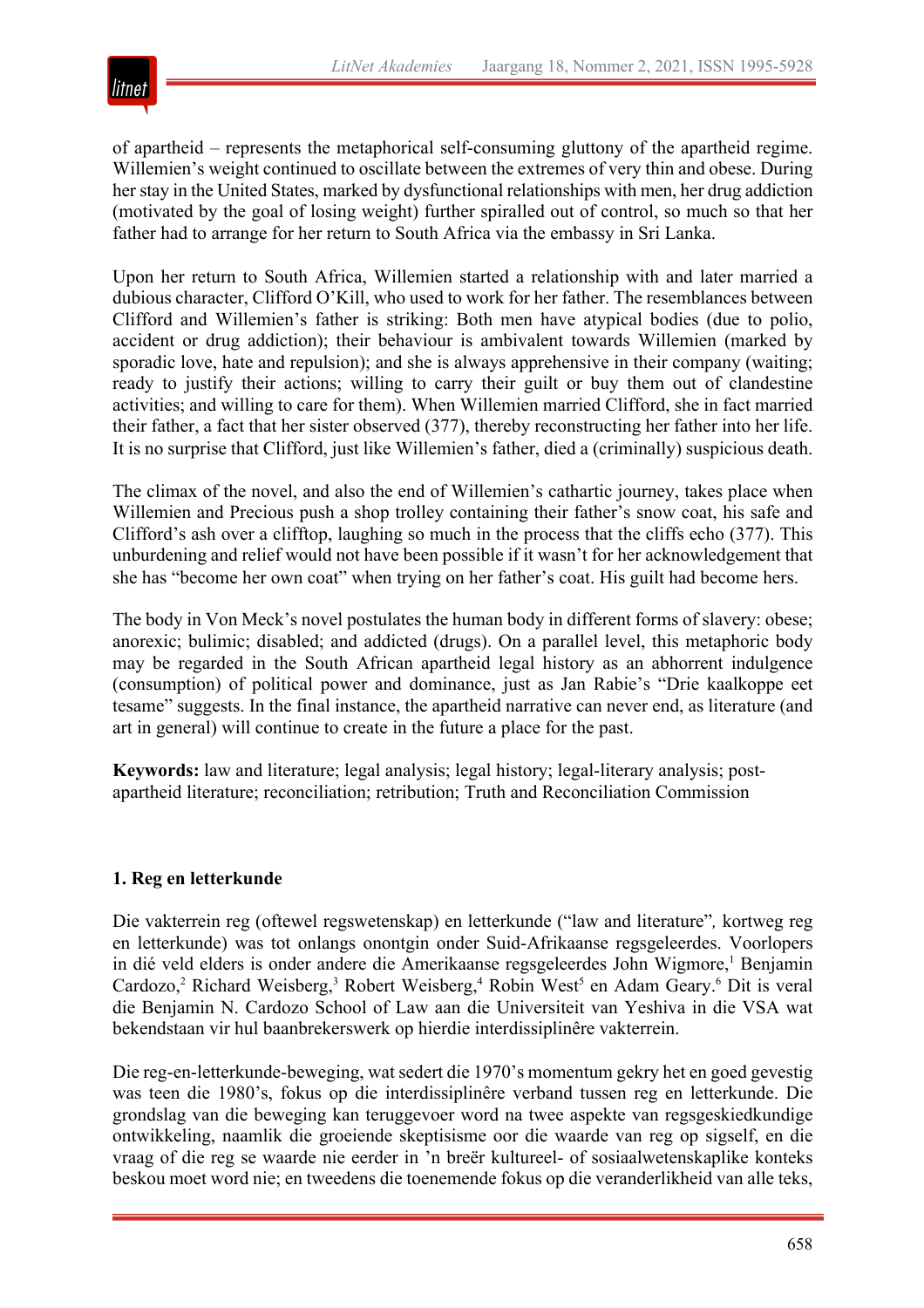

insluitend literêre en regstekste. Só merk Robin West tereg op in haar ontleding van die rol van gesag en outonomie in die filosofie van Franz Kafka en Richard Posner: "Obedience to legal rules to which we would have consented relieves us from the task of evaluating the morality and prudence of our actions."7

Met verloop van tyd ontwikkel verskillende fokuspunte in die reg-en-letterkunde-beweging, bekend as reg in letterkunde ("law in literature"), wat sentrale tydlose regstemas in bekende letterkundige werke ontgin of kyk na die wyse waarop regstemas in literêre teks uitgebeeld word, en reg as letterkunde ("law as literature"), wat regstekste ontleed aan die hand van literêre teksontleding en -ontledingsbenaderings. Ten slotte ontwikkel die reg-en-letterkunde-beweging ("law and literature"), ingevolge waarvan regsteks essensieel as letterkunde beskou word, met die gevolg dat literêre ontleding en tegnieke met vrug aangewend kan word om regsteks te analiseer. Die letterkunde se vermoë om die menslike kondisie beter te begryp binne die raamwerk van die reg wat menslike gedrag reguleer, word beklemtoon.

Die reg-en-letterkunde-beweging is geïnspireer deur die werk van Richard Weisberg en Robert Weisberg, wat die waarde benadruk van letterkundige werke met sentrale regstemas en wat na hul mening regsgeleerdes se begrip van die wese of aard van die reg kan slyp, wat andersins nie in tradisionele regsretoriek moontlik is nie. Teen die laat 1970's, onder die invloed van James Boyd White (*The legal imagination*, 1973) en Ronald Dworkin ("The politics of interpretation", 1982), wat geskrewe reg beskou as 'n soort letterkundige genre wat vatbaar is vir letterkundige ontleding, begin die reg-en-letterkunde-beweging vastrapplek kry.

Dis nie net in die VSA waar die reg-en-letterkunde-beweging gewildheid geniet nie, maar ook in Europa het verskillende skole ontstaan, soos onder andere die European Network for Law and Literature, gestig deur Jeanne Gaakeer en François Ost,<sup>8</sup> die Nordic Network for Law and Literature, deur Greta Olsen<sup>9</sup> op die been gebring, twee Italiaanse netwerke vir reg en letterkunde, naamlik AIDEL (Associazione Italiana Diritto e Letteratura) en ISLL (Italian Society for Law and Literature), asook die Noorweegse Universiteit van Bergen se Bergen School of Law and Literature onder leiding van Arild Linneberg. Hierdie skole verteenwoordig bloot 'n fraksie van 'n groter wêreldwye beweging. Die reg-en-letterkunde-vakterrein is steeds aktief, ten spyte van kritiek. Alvorens daar kortliks na kritiek teen die reg-en-letterkundebeweging gekyk word, is 'n paar algemene opmerkings oor die waarde van die beweging nodig.

Die toepassingswaarde van die studie van die reg *en* letterkunde is omvattend en uiteenlopend, aangesien dit 'n ideale lens skep vir die kritiese beskouing van sosiale-, regs- en kulturele praktyke wat direk of indirek deur die reg beïnvloed word. Beide die reg en letterkunde kan dus as metafore van die menslike kondisie ("human condition") beskou word. Hoewel sommige letterkundige werke nie opvallend regsinhoudelik van aard kan wees nie, is dit dikwels gesetel in 'n regs-sosiale orde waarin vooroordele, miskenning van regte en diskriminasie voorkom, en stel derhalwe die leser in staat om alternatiewe oplossings tussen die reëls raak te lees. Soos in die bespreking van Anoeschka von Meck se *Die heelal op my tong* hier onder aangedui word, is dit irrelevant of die protagonis irrasioneel optree of nie. In Franz Kafka se kortverhaal, "Ein Hungerkünstler" ("Die vastende kunstenaar"),<sup>10</sup> byvoorbeeld, bestaan die protagonis (kunstenaar) se vertoning daaruit om homself voor sy toeskouers uit te honger. Die leser empatiseer met hom oor die desperaatheid van sy irrasionaliteit, maar terselfdertyd word die leser genoop om oor sy of haar eie rasionaliteit na te dink.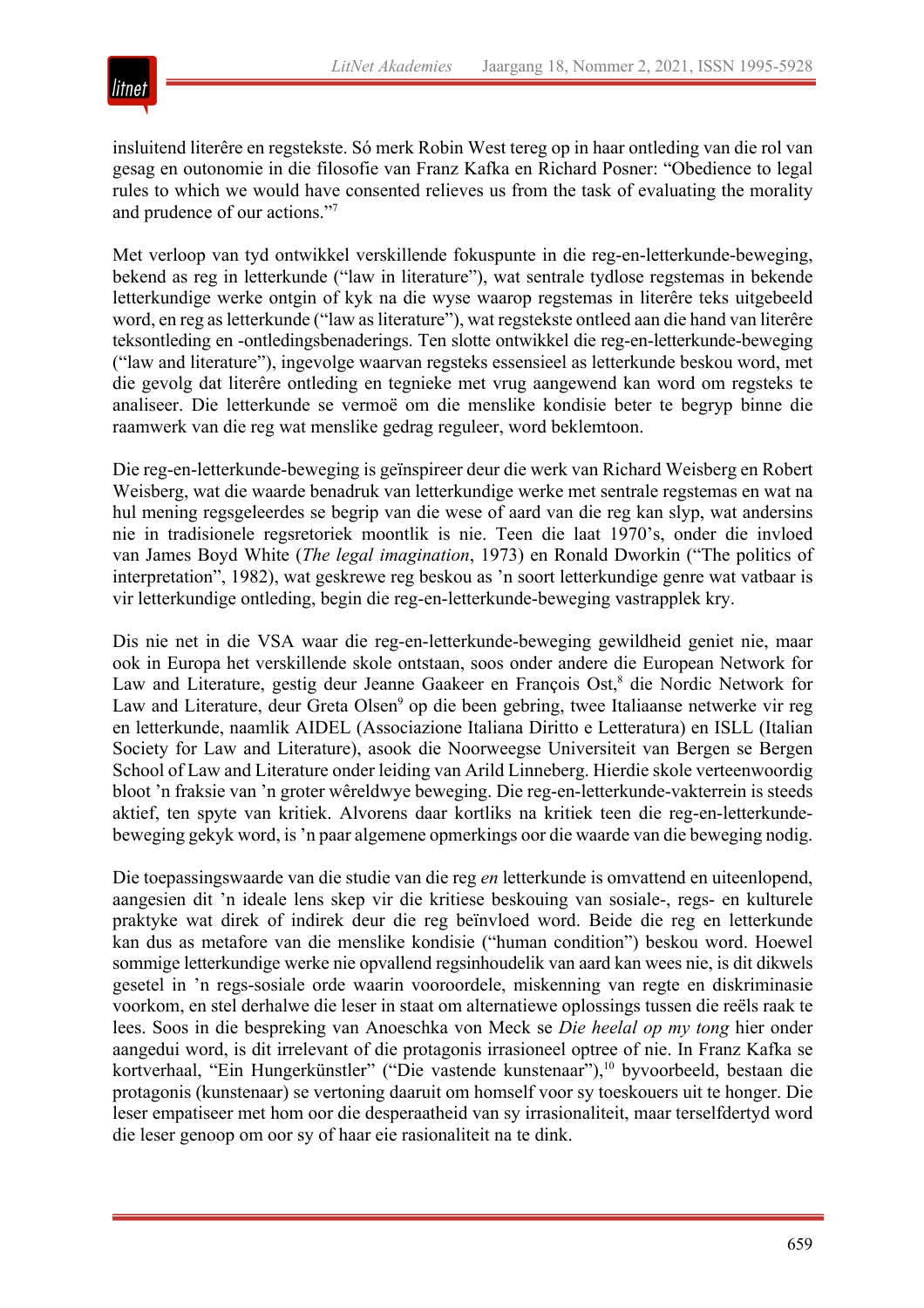

Die waarde van reg-en-letterkunde-studie is gesetel in die waarde van die letterkunde (1) as regskritiek, (2) as instrument vir regshervorming, en (3) as rigtinggewer ten aansien van regsmoraliteit en -etiek.<sup>11</sup> Beide die reg en letterkunde het dus bepaalde eienskappe gemeen, naamlik die gemeenskaplike strewe om die mens se bestaan beter te verstaan en/of te beheer; beide ly onder soortgelyke gebreke, soos beperkings wat deur taal en die formulering van argumente of behoeftes opgelê word; en beide verteenwoordig twee soortgelyke weergawes van die mens se strewe na waarheid en geregtigheid.

Die grootste kritikus van die reg-en-letterkunde-beweging is ongetwyfeld Richard Posner, een van die grondleggers van die reg-en-ekonomie-rigting ("law and economics"). In sy werk Law and literature: A misunderstood relation (1988),<sup>12</sup> later uitgegee as Law and literature,<sup>13</sup> bevraagteken Posner die waarde en plek van literêre diskoers in regsdebatte. Hy glo dat die regswetenskap as vakterrein eerder as 'n tegniek beskou moet word en dat die regsmetode eerder 'n geval van aangewese keuse in regskontekste as 'n literêre metode is. Gevolglik glo hy dat letterkundige werke geen plek in regsdebatte het nie, aangesien die oorspronklike bedoeling van die outeur nooit ten volle duidelik is nie en die fokus van letterkunde die menslike kondisie en nie 'n regskonteks is nie. Die belang van letterkunde vir regstudies is dus vir Posner beperk tot die invloed op die regsgeleerde se persoonlike insig en ontwikkeling self,<sup>14</sup> maar geensins waardevol as sosiale kritiek ten aansien van die tye waarin dit geskryf is of andersins as bronne van regsfilosofie en inspirasie vir regshervorming nie.

In aansluiting by die bostaande siening glo Richard Delgado en Jean Stafancic<sup>15</sup> dat die invloed van kontemporêre letterkunde op substantiewe regsbeslissings beperk is, aangesien regters se morele sienings eerder deur normatiewe en sosiale kragte in plaas van letterkunde geslyp word.

# **2. Regsliterêre temas in postapartheid Suid-Afrika**

Die vertrekpunt van die onderhawige artikel is dat die reg-en-letterkunde-beweging oorkoepelend bestaan en dat die growwe klassifisering van "reg in" en "reg as" letterkunde irrelevant is. Vervolgens is die mees waardevolle bydrae van die reg-letterkunde-interaksie, vernaamlik in postapartheid Suid-Afrika en die relatief jong grondwetlike demokrasie, geleë in die waarde van letterkunde om sosiale kritiek op die bestaande regs- en sosiale orde te belig, en terselfdertyd die realiteit van ware beleefde ervarings ("lived experiences") as deel van die menslike kondisie van Suid-Afrikaners van alle klasse en rasse beter te kan begryp.

*Die heelal op my tong*<sup>16</sup> deur Anoeschka von Meck speel af in die tydgleuf van die tagtigernegentigerjare en vroeë 2000's. Die tagtigerjare is die tydperk waartydens die apartheidsbewind onder voormalige president PW Botha onder toenemende internasionale kritiek en sanksies deurgeloop het, en word ook as 'n draaipunt in die Suid-Afrikaanse politiek beskou. Optogte, burgerlike onrus, massastakings en onluste was aan die orde van die dag, soseer dat 'n noodtoestand aangekondig is en die Suid-Afrikaanse weermag in 1984 in townships ontplooi is om sogenaamde wet en orde te handhaaf, maar hoofsaaklik om weerstand te bied teen die opstand teen die apartheidsregering.

Net soos apartheid as 'n groteske en afwykende politieke tydperk in Suid-Afrika beskou word, is die verhaalkonteks en karakterisering van Von Meck se karakters in *Die heelal op my tong*  eweneens vreemd en gebroke. Soos die bespreking hier onder aantoon, is die posisionering van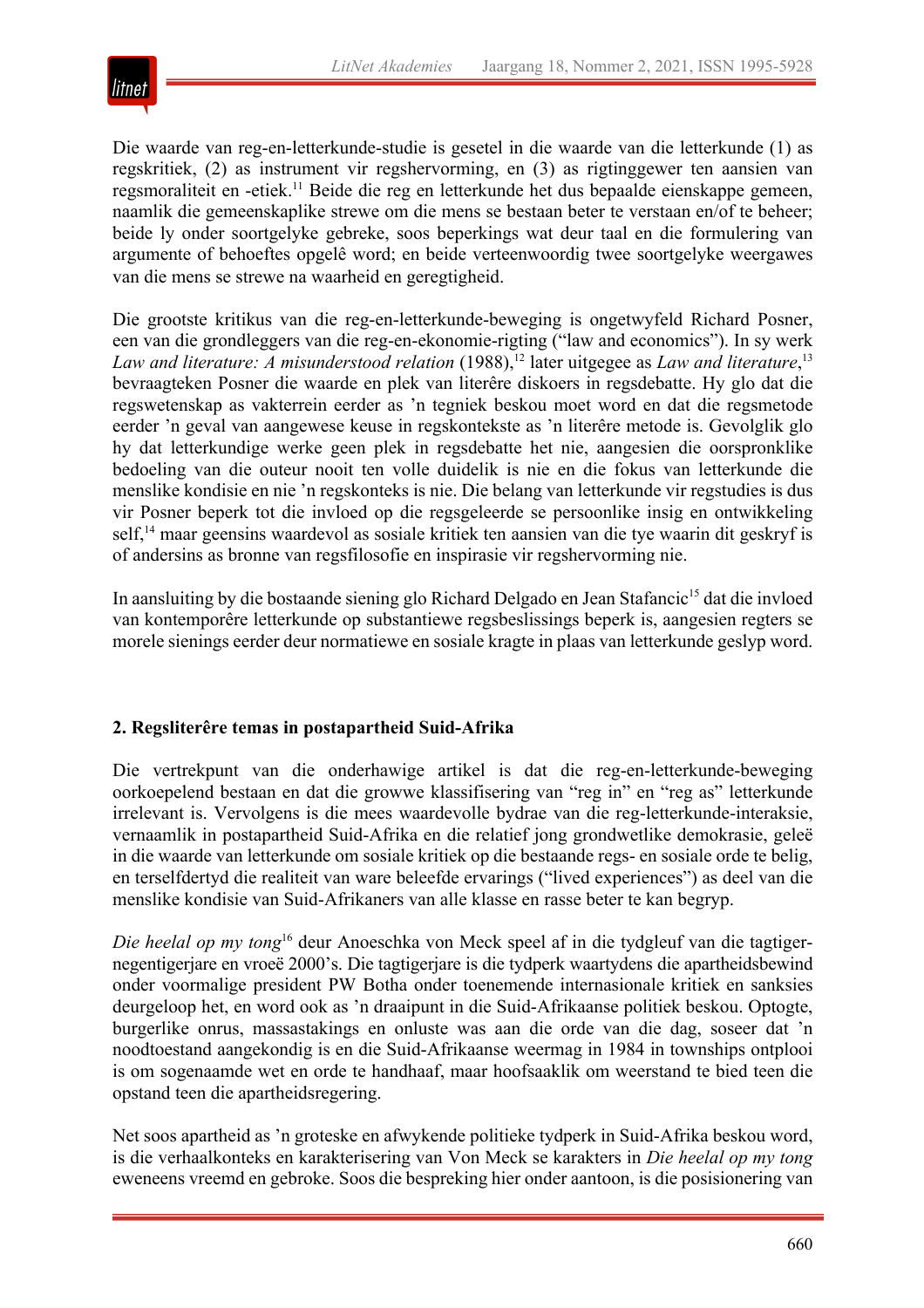

Von Meck se roman teen die agtergrond van apartheid toepaslik. Die vaderfiguur in *Heelal* se wêreldbeskouing van "ek en die ander (gevaar)" toon 'n sterk verband met dié van die apartheidepog se wantroue in die Ander (óf die "swart"- óf die "rooi gevaar" van kommunisme). Die kru, gebroke en gefragmenteerde lewens van Von Meck se karakters resoneer sterk met die chaos, angs, brutaliteit en verdeeldheid wat apartheid gekenmerk het.

Ten spyte van die rykdom van uitstekende postapartheid Afrikaanse literêre teks in Suid-Afrika, toon die reg-en-letterkunde-beweging in Suid-Afrika 'n trae aanloop. Grobler<sup>17</sup> wys daarop dat, met uitsondering van enkele pogings deur onder meer Karin van Marle,<sup>18</sup> Jan-Harm de Villiers en Magda Slabbert,<sup>19</sup> Melodie Slabbert,<sup>20</sup> Mariette Postma en Melodie Slabbert,<sup>21</sup> en Henning Pieterse,<sup>22</sup> daar tot op hede min navorsing op die gebied van die reg en letterkunde gedoen is. Jan-Harm de Villiers (verbonde aan die Universiteit van Suid-Afrika) ondersoek byvoorbeeld saam met Magda Slabbert<sup>23</sup> verskeie medies-juridiese kwessies met betrekking tot kloning en orgaanoorplantings aan die hand van Ishiguro se *Never let me go* (2005).24 Hulle is van mening dat "deur die huidige sosiale en regsraamwerk te ondersoek ... 'n alternatiewe benadering tot persoonlike outonomie, vrye keuse en die reg tot selfbeskikking" in letterkundige teks voorgestel of gevind kan word.<sup>25</sup> Van Marle,<sup>26</sup> geïnspireer deur Manderson se oortuiging in letterkunde se vermoë om meervoudige wêreldbeskouings en interpretasies te openbaar, steun onder andere op 'n vinjet van Jacob Dlamini en 'n Suid-Afrikaanse roman van Harry Kalmer (*A thousand tales of Johannesburg* (2014)) om die verwantskap tussen moderniteit, ruimtelikheid en tydelikheid te ondersoek.

Melodie Slabbert (wat nie met Magda Slabbert verwar moet word nie), ook verbonde aan die Universiteit van Suid-Afrika, belig die temas van geregtigheid, regverdiging en regverdigbaarheid aan die hand van Marlene van Niekerk se roman *Agaat*. <sup>27</sup> Ander reg-en-letterkundetemas wat sy en Postma verken, is dié van herinnering (of "memory")*,* geskiedenis en vergetelheid in Eben Venter se *Horrelpoot*, <sup>28</sup> asook herinnering, geskiedenis en skuldgevoel in Bernhard Schlink se *Der Vorleser*. <sup>29</sup> Sy verwys onder andere na die belangrike funksie van die narratief wat sentraal in die werk van die Suid-Afrikaanse Waarheid-en-Versoeningskommissie (WVK) figureer.30 Die WVK self skryf in hul verslae dat die kommissie ten doel gehad het om die mees omvangryke gesamentlike verhaal van Suid-Afrikaners se waarnemings, stories, mites en belewenisse vas te vang, want deur hul stories te vertel, verleen beide slagoffers en oortreders outentisiteit en betekenis aan die veelvlakkige verhaal van Suid-Afrika se apartheidsgeskiedenis.31 Die WVK se fokus op die literêre is ook duidelik uit die verwysing na 'n gedig van Bertolt Brecht in die WVK se gevolgtrekking in die gesondheidsorgverslag.<sup>32</sup>

Dekades ná die WVK is dit die nuwe generasies, gekonfronteer met die smet van 'n verlede wat ons nooit durf vergeet nie, maar ook die versugting om hulself daarvan te distansieer, wat moet aanhou getuig van 'n verlede wat in Theodor Adorno se woorde "van die politiese belet" is.<sup>33</sup> Die literêre hou sterk verband met die herroeping van die verlede (geskiedenis) en die rol van geheue, beide gekniehalter deur selektiewe herroepings van gebeure deur 'n subjektiewe lens.

Nietzsche herinner ons in sy 1874-essay, *Vom Nutzen und Nachteil der Historie für das Leben,* oftewel "Geskiedenis se voordele en nadele vir die lewe", dat geskiedenis nodig is, maar net in die mate waartoe dit tot voordeel van die lewe is.34 Die waarde van Nietzsche se opstel oor die rol van geskiedenis is dat hy maan dat "monumentale geskiedenis" wat geskiedenis as 'n ononderbroke gebeurtenisketting beskou, die hede (as produk van die verlede) verdraai en waarnemings wat broodnodig is vir kritiese geskiedenis negeer.<sup>35</sup> Dyzenhaus, aan die ander kant, beweer dat kritiese geskiedenis maklik in "monumentale geskiedenis" kan degenereer,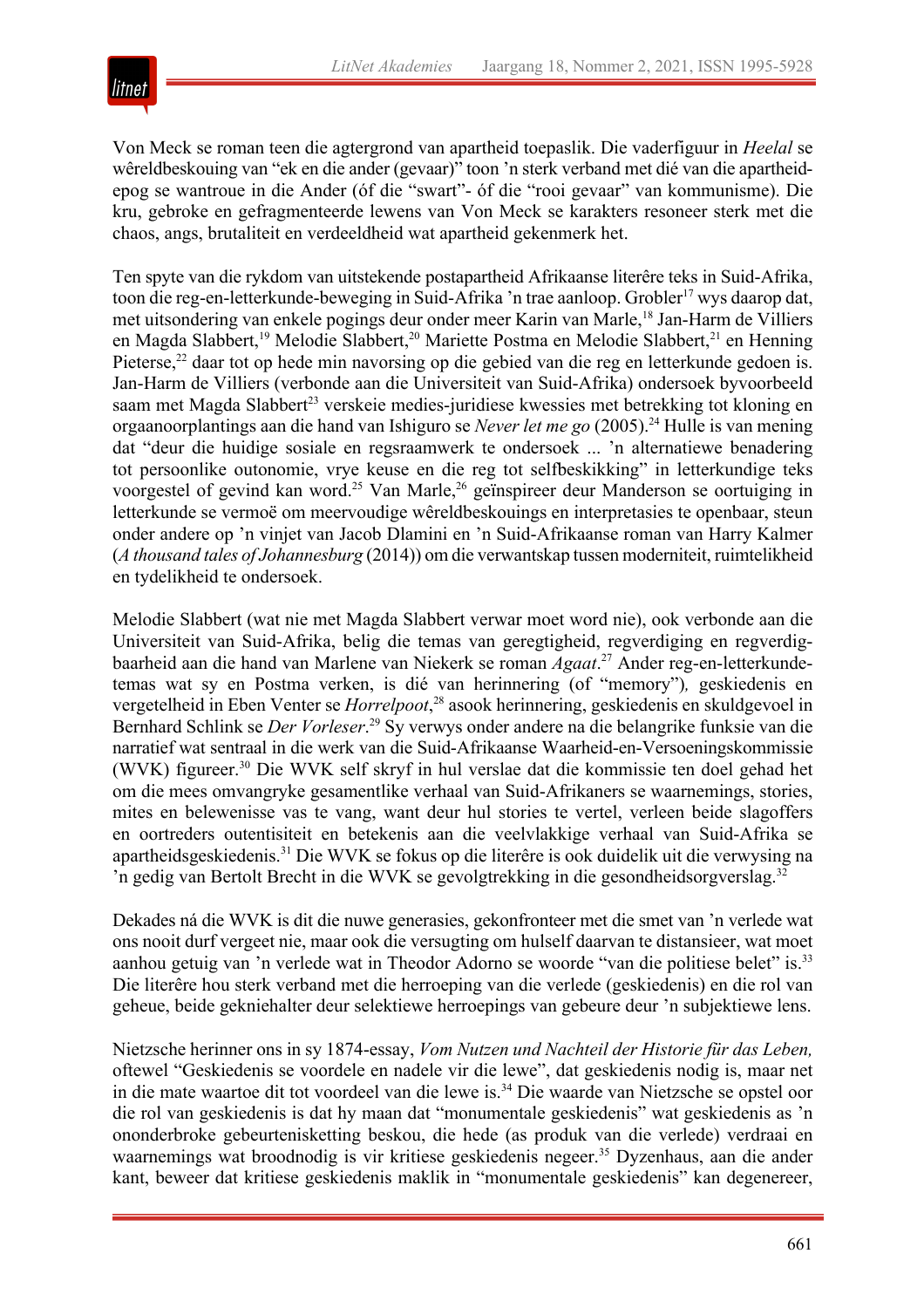

aangesien die oorlewendes of oorwinnaars die verlede rekonstrueer soos hulle dit verkies.<sup>36</sup> Voormalige hoofregter Arthur Chaskalson se woorde, "little [is] to be gained by lamenting the past", tydens die 10de herdenking van die Legal Resources Centre in 1989, later gepubliseer in die *South African Journal on Human Rights*, <sup>37</sup> is van belang vir die vraag oor hoe lank die verlede onthou behoort te word; 'n vraag wat Nietzsche reeds lank gelede soos volg beantwoord het met verwysing na die plooibaarheid van mense en kultuur:<sup>38</sup>

To determine this degree, and therewith the boundary at which the past is to be forgotten if it is not to become the gravedigger of the present, one would have to know exactly how great the *plastic power* of a man, a people, a culture is: I mean by plastic power the capacity to develop out of oneself in one's own way, to transform and to incorporate into oneself what is past and what is foreign, to heal wounds, to replace what has been lost, to recreate broken moulds (outeur se beklemtoning).

Die rol van literêre teks in die rekonstruksies van 'n regs- en politieke geskiedenis is deur die WVK raakgesien in hul poging om versoening met vergelding saam te snoer deur na die verhale van beide oortreders en slagoffers te luister. Die verlede wat onthou moet word, sal onvolledig wees sonder die teenstellende narratiewe van die verlede. Hoewel die WVK dikwels gekritiseer is omdat die kommissie daarin gefaal het om retribusie vanuit 'n regsoogpunt te bewerkstellig, het dit op 'n ander wyse die ongeregtigheid van die ontkenning van slagofferskap verhoed.<sup>39</sup>

Die ooreenkoms met regspraak (asook geregtigheids- en geskiedenisbeoefening) skemer gevolglik deur, want historici, nes regslui, is gemoeid met vrae oor waarom oortredings plaasgevind het, en hoewel hulle nie 'n regsuitspraak lewer nie, deel hulle die strewe van regslui vir 'n narratief wat ontvanklik vir konflikterende getuienis is.<sup>40</sup> Beide die regter of regspleger en die historikus fokus op die soeke na reg of geregtigheid ten einde die kousaliteit van handelinge (met ander woorde die gevolg van gebeure) te beoordeel aan die hand van normatiewe opsies. Op hierdie wyse kan 'n koherente en regverdigbare narratief (rekord) geformuleer word wat 'n verklaring vir die gebeure bied. Só word 'n beter begrip van die onderskeie protagoniste (asook historiese figure) se situasies, die rol van oorsaaklikheid, asook verskillende verklarings vir die geweld, oortredings en weerstand in elke konteks bewerkstellig. Een verskil is egter dat in teenstelling met regspraak wat met geregtigheid geassosieer word, die literêre teks bloot die belofte van geregtigheid of demokrasie bied en nie die versekering daarvan nie.

Eben Venter se postapartheid en apokaliptiese *Horrelpoot*<sup>41</sup> steun op Jungiaanse argetipes om die protagonis, Marlouw, se reis (fisies en psigologies) na (Jungiaanse) individuasie, selfbegrip en betekenis te begelei.42 Die sillogisme in *Horrelpoot* bestaan daarin dat Marlouw (in selfopgelegde ballingskap in Australië) se reis van Australië na sy geboorteland (Suid-Afrika) uiteindelik lei tot die insig dat die euwel en afsku, oftewel die "horror" (let op die sinspeling op Joseph Conrad se Kurtz in *Heart of darkness*) wat hy in die Ander gesoek het, in der waarheid in sy eie bloedverwant, Koert, en in homself gesetel is.<sup>43</sup>

In *Heart of darkness* verwys Kurtz se uitroep, "The horror! The horror!",<sup>44</sup> eweneens na die gruwel van die Belgiese en Europese kolonialisme. Marlouw in *Horrelpoot* se gestremde voet (horrelvoet) en die protagonis in *Die heelal op my tong*, Willemien, se obese liggaam dien as simbole van onvolmaakte liggame; metafore vir die geskonde politieke bestel (apartheid) waarin hul lewens afspeel. Marlouw se fisiese reis is ook 'n reis na selfinsig ('n sirkelreis), want hy slaag daarin om diep binne-in homself te kyk en die ondier ("horror") wat hy waarlik is, en die politieke bestel waaraan hy behoort het, raak te sien. Willemien beleef self ook 'n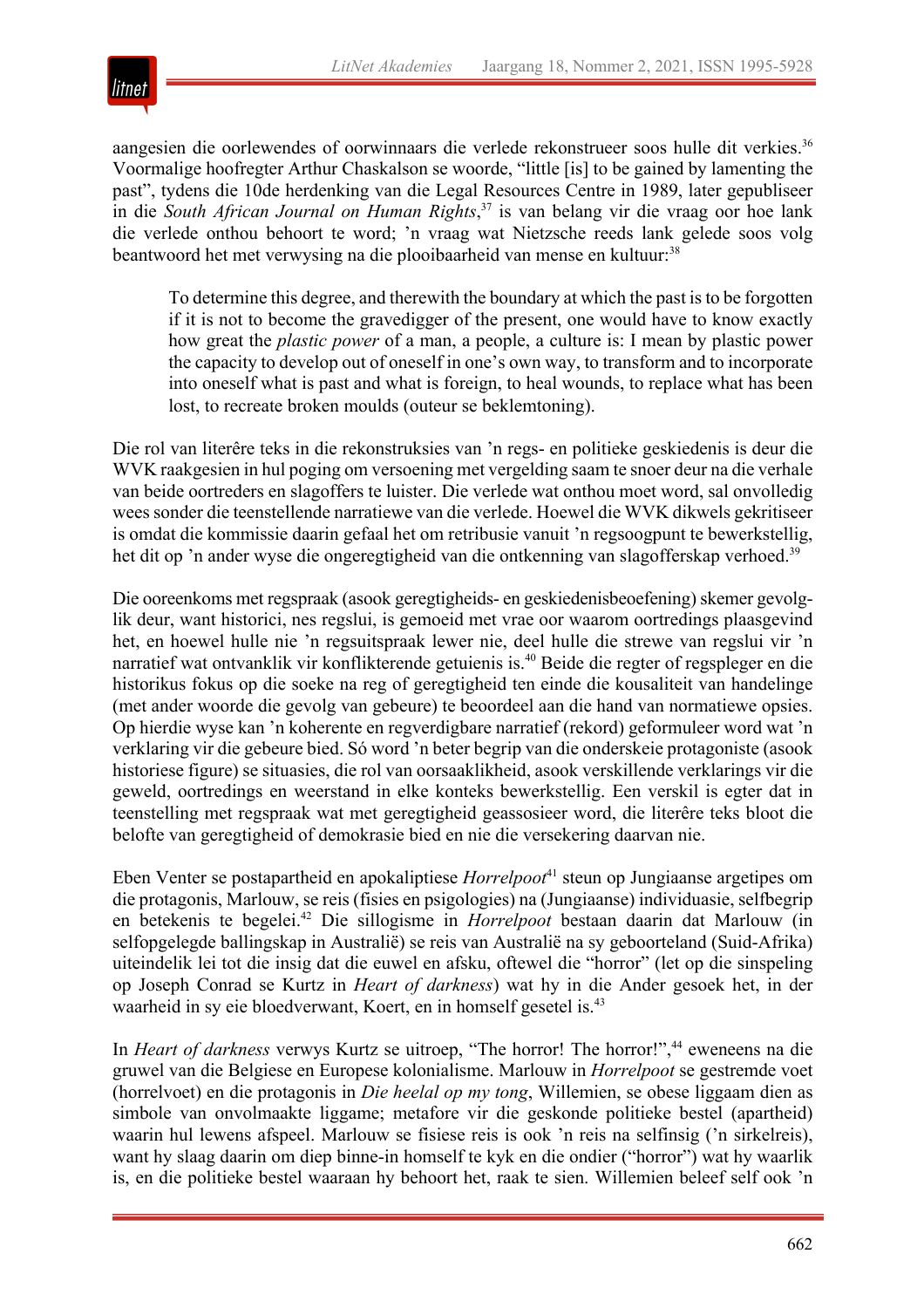

epifaniese oomblik met die aanpas van haar pa se sneeujas, toe sy besef dat sy en haar pa se jas één is, met ander woorde sy dra nie net sý skuld as sondebok nie, sy ís sy skuld.

Aangesien Jung se individuasie steun op die idee dat perfeksie nooit moontlik is nie, is dit die reis (na introspeksie of selfinsig), in plaas van die uiteindelike bestemming, wat die reis die moeite werd maak, asook ware verandering aandui.<sup>45</sup> Maier<sup>46</sup> se verwysing na kontrapunt in musiek is 'n uitstekende analogie vir die postapartheid narratiewe. Die narratief moet nie as 'n harmonieuse geheel beskou word nie, maar soos die WVK se onderskeie verhale van oortreders en slagoffers, bestaan dit uit 'n tapisserie van onafhanklike stories waarvan die geheel net so uniek en onderskeibaar soos die onafhanklike dele is. Die narratief van apartheid sal en moet gevolglik altyd onvoltooid bly.

#### **3.** *Die heelal op my tong***: genre, tydraam en posisionering**

Von Meck se *Die heelal op my tong* (hierna verkort na *Heelal*) kan as bisaro-fiksie beskryf word. Laasgenoemde genre word gekenmerk deur elemente van die absurde, satire, die groteske en pop-surrealisme, ten einde 'n aweregse, vreemde ("weird") en hoogs vermaaklike werk te skep. Die toetssteen van bisaro-fiksie is gesetel in die roman se vreemdheid. Die roman toon ook eienskappe van die pikareske of skelmroman. Die vaderkarakter, as pikaro, beweeg horisontaal deur sy fisiese omgewing en vertikaal deur die sosiale gemeenskap. Skelmstreke, sosiale aanpasbaarheid en die vertolking van uiteenlopende sosiale rolle vorm deel van die pikaro se oorlewingstrategie.47

Von Meck vermeld tydens 'n Graffiti- aanlyn kuier<sup>48</sup> dat sy spiraalromans skryf, en nie romans met 'n chronologiese of liniêre struktuur nie. Die verhaal beweeg anachronisties; dit beweeg vorentoe en terug tussen verskillende tydvakke deur.

Voor in die boek is die skadeloosstelling: "Hierdie verhaal is bisaro-fiksie. Glo dit op eie risiko." Von Meck dra die roman op aan haar berugte vader, Vloog (Frans) Theron: "As 'n saluut aan my pa, Vloog Theron (11 November 1941 – 29 Desember 2009)". Lesers van die tagtigerjare mag bekend wees met die outeur se flambojante vader, wie se bedrogskemas en swendelary hom gereeld met die gereg laat bots het.<sup>49</sup> 'n Foto in die kolofon in *Heelal* toon Theron as jong huursoldaat en aide-de-camp vir Moïse Tshombe van die Kongo in 1962. Von Meck se gebruik van biografiese gegewens word as 'n "roekelose spel tussen werklikheid en fiksie" beskryf, soseer dat die roman as 'n outobiografiese illusie getipeer kan word.<sup>50</sup> Tydens onderhoude meld die outeur dat sy daarvan hou as die leser wonder of dit "werklik" is en nie fiksie nie.51

Die tydraam waarbinne die roman afspeel, strek deur die tagtiger-negentigerjare en vroeë 2000's, met 2007 as een van die laaste datums wat genoem word. Die roman speel af op 'n verskeidenheid plekke in Amerika (Nevada, Palm Springs, Arizona, San Francisco, Idyllwild) en Suid-Afrika, onder andere in Constantia, Calvinia, Windhoek, die Richtersveld, Kaapstad, Seepunt; ook Sri Lanka en Hong Kong.

Die verhaal open met die hoofkarakter, Wille Willemien, wat haar in Area 51 in die dorpie Nevada in die VSA bevind. Sy blaai deur notaboekies, wat die verhaallyn aktiveer. Area 51 is bekend en berug vir UFO's wat kwansuis daar geval het, en ooggetuies wat beweer hulle het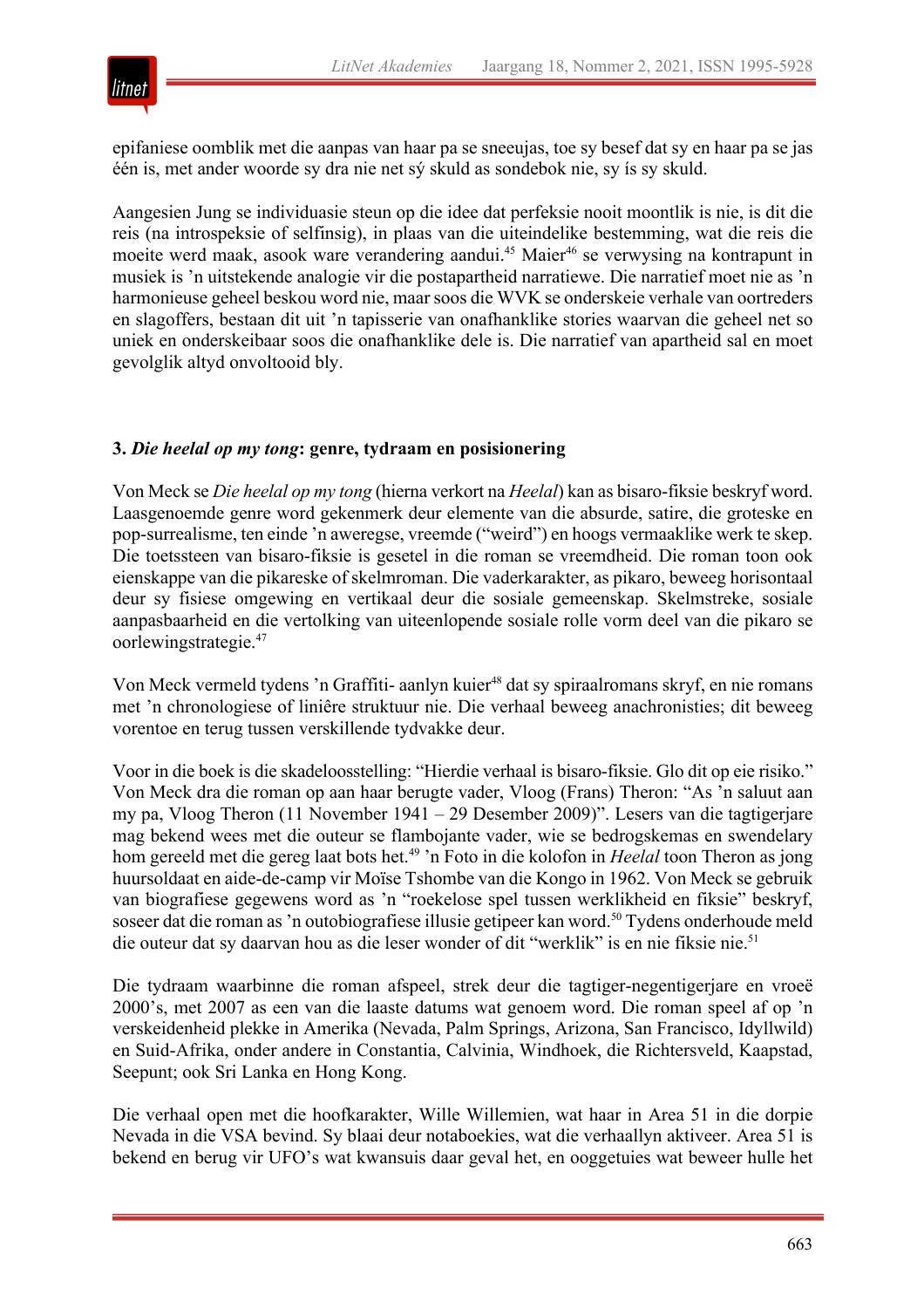

aliens gesien. Die openingsruimte, Area 51, berei reeds duidelik die leser voor op die bisaroelemente (en fantasie) in die roman.52

Die hoofnarratief vorm 'n oorhoofse raamvertelling waartydens Willemien (in die hede en in haar veertigs) saam met haar jonger suster met die bynaam Precious Cargo na die Richtersveld reis sodat Willemien kan "bieg" oor haar pa en haar disfunksionele lewe saam met hom. Hulle reis met 'n Subaru in bloedige hitte en hulle moet onderweg ook op klein dorpies oorslaap. Die verwysing na die oorweldigende hitte deurgaans ("Dis snikheet. Die lugverkoeling werk soos 'n haardroër. Ek trek af, haal 'n kan agter uit en gooi water oor ons koppe uit" (218)) berei die leser subtiel voor op die reis wat moontlik na 'n bestemming (katarsis) mag lei. Die doel van die reis na die Richtersveld is om die pa se kluis (vol geheime), sy sneeujas en Clifford (Willemien se oorlede man) se stafie as met 'n winkeltrollie by 'n krans af te stoot. Beide die pa en Clifford is oorlede.

Willemien vertel haar veel jonger suster van haar komplekse verhouding met haar pa en haar jare lange stryd teen die skaal om klaarheid te kry en so versoening te bewerk (374–377) – en, soos die bespreking hier onder aandui, van die metaforiese gewig (pa; sy swaar kluis en haar obesiteit) ontslae te raak. Sy transponeer die (pynlike) verhaalgebeure na dié van 'n strokiesprent; byvoorbeeld haar eie naam, Wille Willemien, is gebaseer op dié gewilde strokiesprent wat in die 80's in *Rapport Tydskrif* verskyn het, en waarin Willemien in elke prent in óf haar onderklere óf 'n uitlokkende bikini verskyn. Hierdie beskrywing, soos die leser gaandeweg besef, is 'n totale antitese van die obese karakter, Willemien. Clifford, van wie die leser baie later verneem, heet "Tintin" na aanleiding van die strokiesprent "Die avonture van Kuifie". Von Meck se verbinding van die verhaalgebeure aan die bekende strokiesprent is 'n poging om die felheid van die emosionele pyn daarvan te versag en eufemisties afstanddoening van die gebeure bewerkstellig.53

Die belangrikste karakters is, kortliks, Willemien; haar pa en ma (die pa se naam, Frans, word een maal genoem, maar die ek-verteller verwys deurgaans na "Pa" en "Ma"); ouma Okahandja (haar pa se ma); ouma Liedjie (haar ma se ma); oupa Psalm (haar ma se pa, 'n predikant); haar pa se briljante sekretaresse, Fabula Moetie ('n Joodse Lemba); Batya Chana (haar pa se Joodse vrou); Adriaanus (een van haar pa se kriminele (Afrikaanse) meelopers uit Suid-Afrika); Behrouz (haar pa se skerpskutter, wat later in Iran galg toe is); Precious Cargo, Willemien se jonger suster; Mr Thompson (haar pa se vertroueling); Stella, die skelm en moedswillige huishulp wat Willemien "straf" deur haar te laat honger ly; Clifford O'Kill (Tintin), Willemien se man; en Rosemary (Clifford se ma, met ander woorde Willemien se skoonma).

#### **4. Die belang van die titel en die sondebokmotief**

Die titel, *Die heelal op my tong*, is beide hiperbolies en meervlakkig. Die eerste verwysing na die titel ("Elkeen het 'n heelal in hul mond gehad. Keuses wat jou wentelbaan van uur tot uur bepaal" (35)) suggereer die rol van selfbeskikking. Dit word gekoppel aan religieuse beskrywings, onder andere die Bybelteks as inleidende motto voor in die roman: "Dood en lewe is in die mag van die tong: en elkeen wat dit graag gebruik, sal die vrug daarvan eet. – Spreuke 18:21" en later: "Woorde het krag. Dit kan jou bind of vryspreek" (360). Enersyds verwys die titel na die metafisiese krag en lading van taal – deur haar pynlike ontboesemings word Willemien ligter en "dun"; versterk deur die teenwoordigheid van haar pa se swaar kluis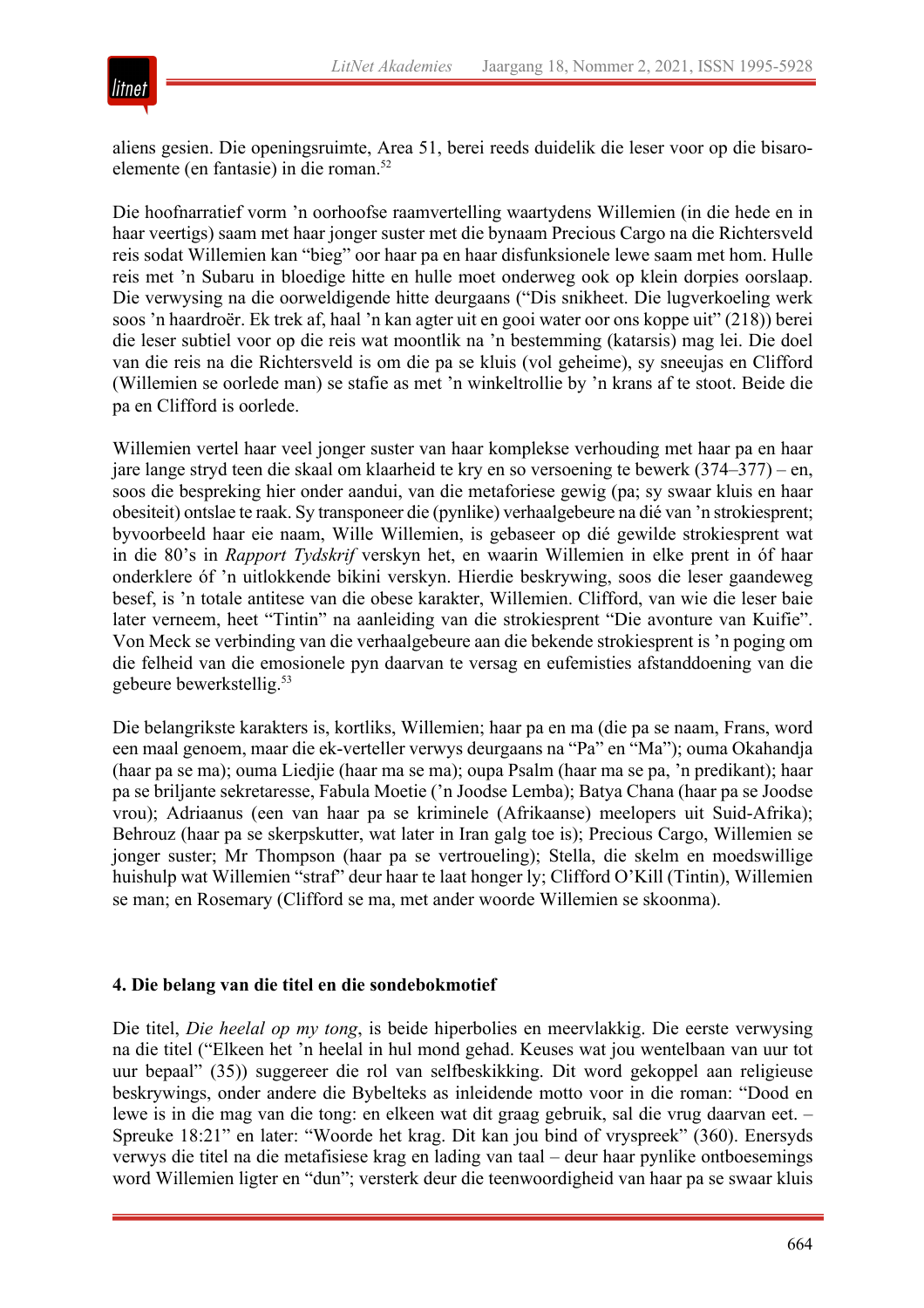

(let op die ooreenstemming met *kruis*). Willemien gooi dus tydens die hele reis saam met Precious Cargo deur die Richtersveld hierdie metaforiese gewig van soveel jare se onuitgesproke woorde van haarself af (360). Willemien se swaar las is onder andere die gevolg van haar disfunksionele verhouding met beide haar ouers, hul verwaarlosing en mishandeling van haar, verder gevoer deur haar viktimisering aan die hand van 'n reeks ander karakters in die roman.

Soos die verhaal ontwikkel, word dit duidelik dat Willemien 'n Messiaanse sondebok geword het vir haar pa én ander se skuld wat sy op haar geneem het. Dit blyk ook uit haar toenemende obesiteit in die roman. Die belang van die sondebok-motief wat ook in die Bybel voorkom (sien Levitikus 16:8; 16:10; 16:26) verdien verdere vermelding. Hier word verwys na Asasel, wat in die boek van Henog as 'n gevalle engel beskryf word. Bybeluitlêers beweer dat dit benewens *sondebok* ook verwys na 'n plek wat twaalf myl oos van Jerusalem geleë is, terwyl ander dit as 'n wildernis, 'n bose gees, of selfs satan beskryf.<sup>54</sup> Een spesifieke vertolking is dat die verwysing in Levitikus 16 na een bok vir Christus en die ander vir Asasel verwys na die een wat boete doen (Christus) en die ander bok as die effek van die boetedoening, met ander woorde die simboliese oplegging van die skuld op die sondebok. Die sondebok (vir Asasel) word gevolglik verban na die woestyn (dus die totale verwydering en reiniging van die sonde). Die sondebok is 'n integrale deel van die reinigingsrite en 'n vooruitwysing na Christus as metaforiese sondebok wat (onskuldig) die skuld (blaam) van die kollektief moes dra (Bible Hub 2021). Die sondebok (wat nie met die swart skaap verwar moet word nie) is tradisioneel onskuldig, want as die sondebok skuldig is, kan daar geen katarsis in die boetedoening van die kollektief wees nie. Die kwesbaarheid van 'n sondebok maak hom of haar 'n maklike teiken van ander, aangesien hulle dikwels vrywillig die las namens ander dra, en histories gewoonlik uit dorpe (dikwels na woestyne) verban is.

Willemien, as die sondebok, dra die gewig van haar pa se skuld. Haar narratief oor haar en haar pa is 'n daad van boetedoening oor sy skuld, maar, soos later aangedui word, boetedoening vir veel meer. Haar kwesbaarheid is haar eetversteurings. Soos die spreekwoordelike sondebok na die woestyn verban word, is dit weens haar pa se verstoting dat sy letterlik landuit (Amerika, Sri Lanka, ensovoorts) gedryf word.

Die titel het andersyds ook 'n hiperboliese assosiasie met eet, eetversteurings en verorberingsrituele, wat op groteske wyse voltrek word. Hierdie tema word in meer detail hieronder bespreek.

# **5. Die vaderfiguur as wetsoortreder en regsgeleerde**

In die roman word die vader verbeeld as 'n uiters charismatiese, hoogs intelligente en komplekse mens. Van kleins af soek Willemien haar vader se guns teen elke prys. Haar disfunksionele kinderjare word gekenmerk deur die sardoniese aanbod van die vader se immorele, onwettige en roekelose praktyke en leefstyl. Die versagtende beskrywing van hom as "dollarboer" staan in kontras met die suggestie dat hy in der waarheid 'n gevaarlike en geslepe swendelaar is wat betrokke is by duistere saketransaksies wat oor kontinente strek. Die verteller noem dat sy nie een jaar kan onthou wat haar pa nié betrokke was in hofsake nie. Vroeg in die roman verneem die leser: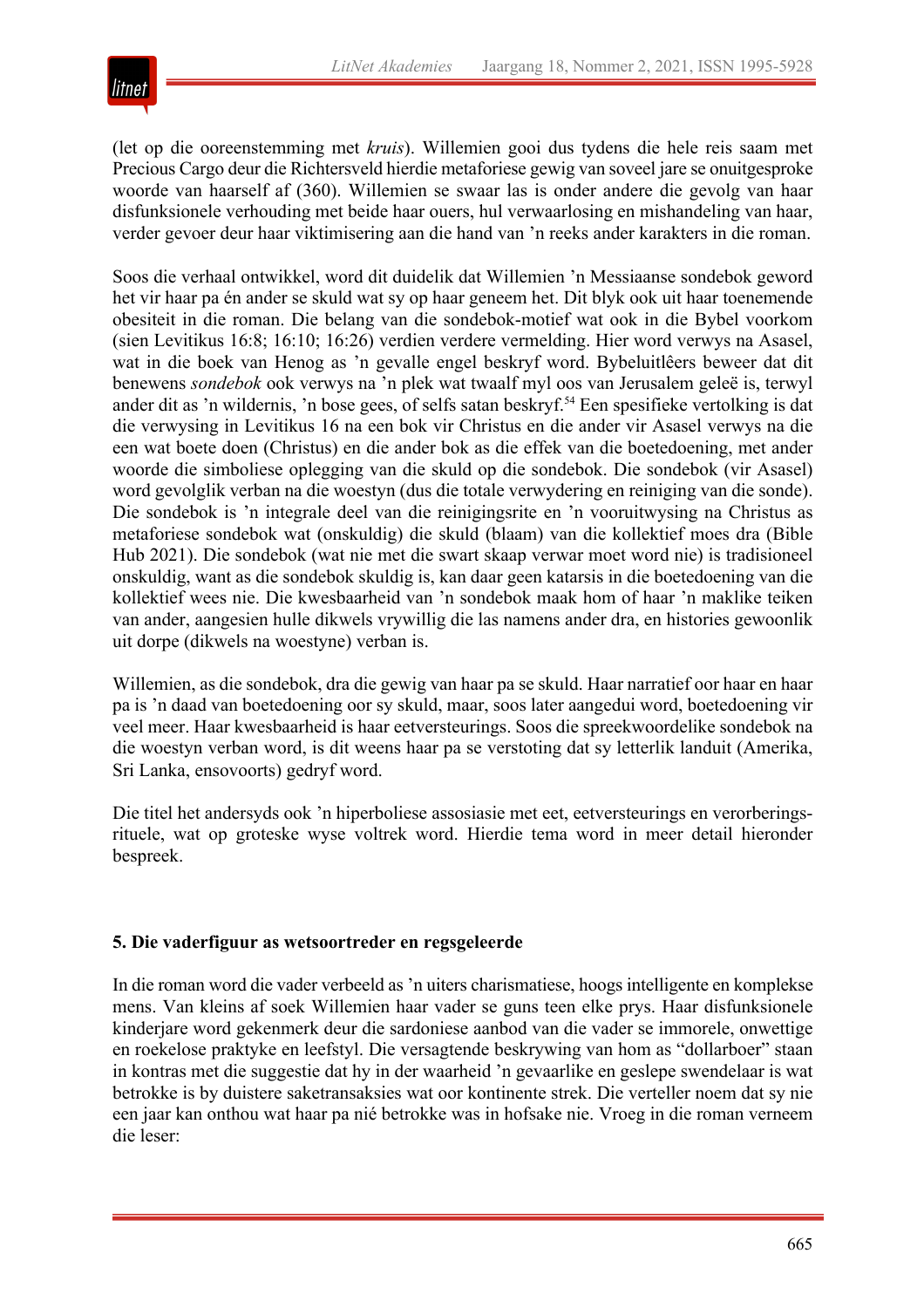

Howe was Pa se arena. Hy moes veg om homself en ander mense uit die tronk te hou, maar op die dag wat hy my laat uitgooi het, was dit asof Pa besef het dat hy self die gevaarlikste aanklaer in sy huis toegelaat het. Vir mý. Sy dogter. (20)

Vir Willemien het dit duidelik geword dat haar pa se hofsake 'n "onbewuste manifestasie van 'n soort cage fighting was", want "lank voor pa ooit tronk toe gestuur is, het hy al soos 'n dier in 'n vangnet gespartel" (21). Die dualiteit van die pa as geregsoortreder aan die een kant, en briljante regsgeleerde aan die ander, word hier bespeur, wat spanning tussen oortreding en geregtigheid opwek. Alhoewel die verteller beweer haar pa het op regskonflik floreer omdat hy deur adrenalien en 'n soeke na afleiding gedryf is (21), was daar op sy lessenaar 'n beeldjie van 'n arend met die inskripsie: "How much justice can you afford?" (22), wat die leser laat besef dat ware geregtigheid nie sy dryfveer is nie.

Die pa het sy eie skerpskutter, genaamd Behrouz, as een van sy meelopers gehad. Ná haar pa 'n paar keer gevangenisstraf opgelê is (waarvan die langste twee jaar in 'n VSA-tronk was), is hy uiteindelik Suid-Afrika toe gedeporteer. Sonder enige inkomste bedel hy by Willemien vir geld. Sy vernuftige manipulasie blyk uit die gemak waarmee hy korrektiewe personeel in die VSA oorreed het om vir hom 'n telefoon in sy sel – na verwys as "da boss" se sel – te reël. As gevolg van sy briljante regskennis en insig (hy het verskeie gevangenes gehelp om vroeër ontslag te kry), kom hy in kontak met sy (toekomstige) vrou, 'n Jodin (Batya Chana), ook 'n advokaat. Willemien vertel van hoe haar pa FBI-agente, regeringsamptenare, spesmagte en speurders uit Suid-Afrika wat op sy spoor was, gemanipuleer en getrakteer het vanuit sy luukse wonings in die VSA. Die Amerikaanse regering het op 'n tydstip \$110 miljoen van sy (swendelaars-)geld gevries, alhoewel etlike miljoene nooit opgespoor is nie.

Die satiriese vertelling van die skokkende en skreiende gebeure rondom Willemien se pa strook met bisaro-fiksie, en het deels ten doel om die leser te laat lag maar ook die afsku daarvan te versag, hoewel dit mettertyd die teenoorgestelde uitwerking op die leser het. Inderwaarheid was die pa hoogs waarskynlik 'n gewetenlose psigopaat wat hipermanipulerend was en selfs die polisie en verkeersbeamptes kon oorreed om gunste vir hom te laat bekom. Sy oorredingsvermoë was sodanig dat hy eersteklasvliegtuigkaartjies kon koop met 'n kredietkaart sonder 'n sent op en hy kon enige restaurant oorneem, ongeag die land of taal (18). Die keersy van die vader se karakter is 'n infantiele/onvolwasse persoon wat in 'n Louis L'Amour-verbeeldingswêreld leef waar hy die "hakke inlê en cock-en-fire" (30).

As arm kind wat grootgeword het in spoorweghuisies in die dorpie Koringberg ontwikkel die pa as driejarige kind polio. Reeds van kleins af soek hy "vergelding" vir sy gestremdheid as gevolg van polio. Hy was ook buitengewoon selfgeldend van aard. Met die hulp van ysters en wilskrag het hy in 'n groot mate sy verlamming oorkom en later selfs perd gery, geboks en 'n huursoldaat geword. Hy het opgeboude skoene gedra en as jong seun geld gemaak deur ander seuns se geld te neem vir hul loesings wat sou volg – met ander woorde hulle het hom betaal vir die slae wat hulle (hy) sou kry vir die kattekwaad hulle dan sou aanvang (46–48). Soos hier bo opgemerk ten opsigte van die sondebok, hoewel die pa as jong seun instaan vir ander seuns se kattekwaad teen betaling, is hy allesbehalwe 'n ware sondebok, want hy is nie skuldloos soos sy dogter nie.

Die groteske gebeure kan nie die skok-effek van die mishandeling van die pa teenoor Willemien kamoefleer nie. In die eerste hoofstuk van die roman is Willemien in haar 30's. In 'n terugflits waartydens haar pa haar uit sy huis gooi omdat sy te erg oorgewig is, gee hy haar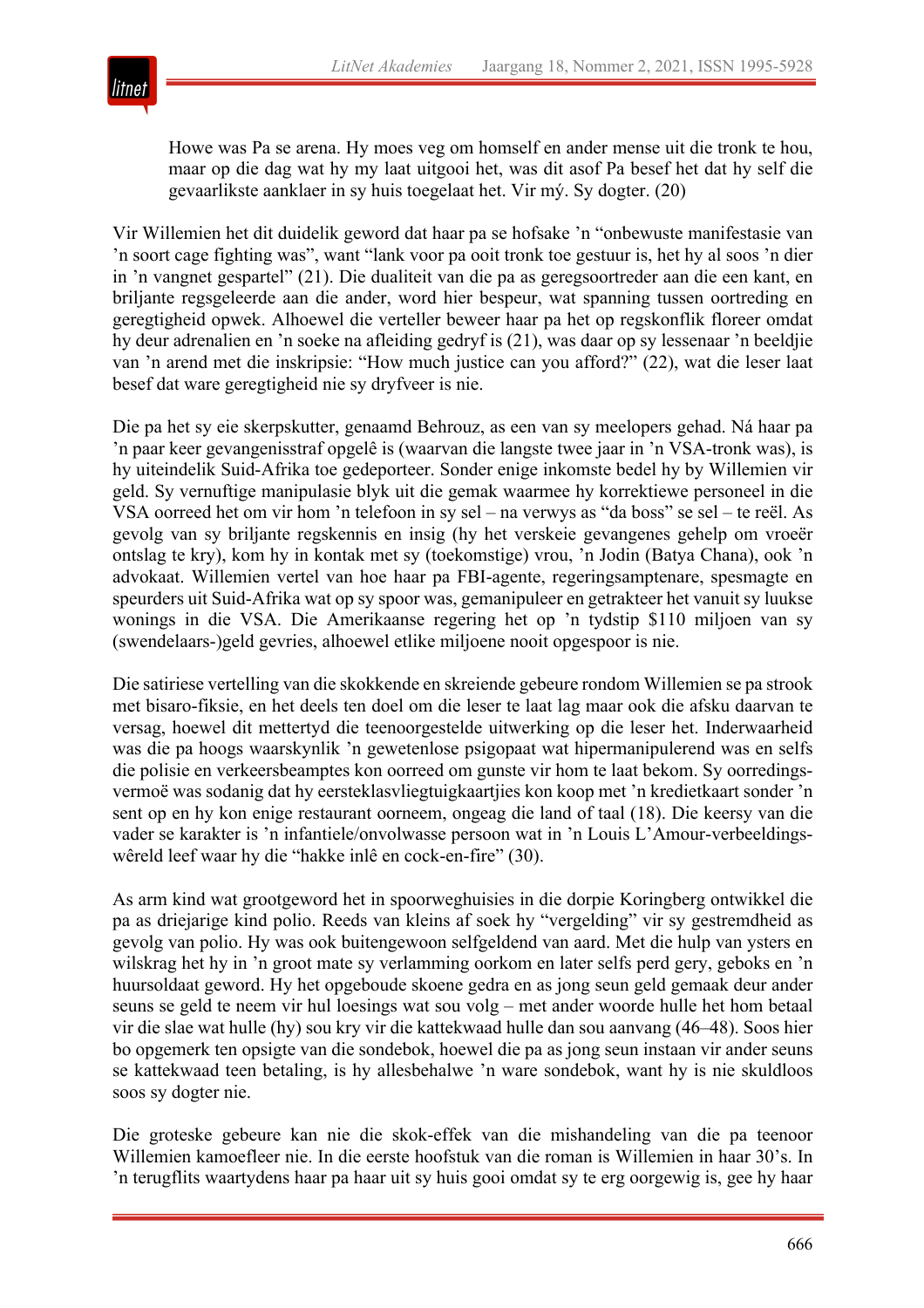

benewens sy erg vernederend woorde 'n tipe klap (wat hy graag uitgedeel het), waarna sy as 'n "floater" verwys: "As ek hoegenaamd nader was, sou pa my sekerlik 'n floater gegee het, 'n klap so hard dat jy eers 'n rukkie lank in die lug bly hang voor jy terug in jou skoene val" (20). Die ontvanger van hierdie "floaters" is Willemien as jong dogtertjie en amper middeljarige vrou. Dit lyk of die verteller haarself egter weerspreek op plekke waar sy noem dat haar pa nooit 'n hand teen haar gelig het nie (171–2). Die tragiese hiervan is dat 'n "floater" binne dié disfunksionele konteks nie as mishandeling beskou is nie.

Die vader se "lewe en besittings, huwelike en verhoudinge met die mense die naaste aan hom" was konstant op die spel. Die bedreiging moes intens gewees het, en die beloning giganties – dan het hy sy "fix" gekry ("Pa was 'n junkie", 21). Die pa-karakter tref die leser as 'n onverantwoordelike en liefdelose beheervraat; 'n man met talle huwelike en verhoudings, en wat na sy huwelike koud as "bedelings" verwys en met vroue na wie Willemien verwys as "goudgrawers". Hy het ook luidsprekers in al die vertrekke in sy huis laat installeer, en wanneer hy uit aanhouding gebel het, was die foon op "speaker phone" sodat hy in die vertrekke kon inluister (42). As swendelaar het hy menige selfoonnommers gehad (kompleet met kodename) en wanneer hy sy dogters gebel het, moes hulle die korrekte kodename verskaf alvorens hy die oproep voortgesit het. Selfs na sy dood het Willemien steeds sy nommers gebel. As haar pa se lewe 'n temalied gehad het, was dit volgens Willemien "The good, the bad and the ugly" (54).

### **6. Die rol van die sneeujas**

'n Belangrike simbool in die roman is dié van haar pa se sneeujas (56). In 'n jeugherinnering (sy was klein, want sy verwys na haar twee "groot voortande" op 'n foto), was daar 'n partytjie op die grens van USSR en Duitsland. Haar pa het waarskynlik 'n diamanttransaksie met die Russe aangegaan, hoewel dit slegs gesuggereer word. Op die betrokke aand het haar pa sy sneeujas aangehad, waarop die Suid-Afrikaanse vlag (apartheidsvlag) en die Namibiese vlag vasgewerk was, en in die plek van knope, dieretande. Die uitlanders aan die tafel was beskonke en het nie die pa se vulgêre Afrikaanse kwinkslae verstaan nie. Dié aand was Willemien se pa besonder liefdevol en teer met haar en het haar gevra of sy wil sjerrie hê. Deel van haar onkonvensionele opvoeding was dat sy mag drink, maar nie nagereg mag eet nie (haar ma se reël). En sy mog dwelms gebruik solank sy net nie vet word nie, en ook stokkiesdraai by die skool, solank sy A-plusse vir al haar vakke kry (73). Hierdie skokkende teenstellende boodskappe wat sy as jong kind geleer het, is nog voorbeelde van die verdraaide waardes oor dít wat goed en wat sleg is.

As klein dogtertjie het sy soms op die bank onder die magiese sneeujas geslaap, dan kon sy haar pa voel en ruik. Nadat sy egter baie jare later op haar pa, sterwend en voortvlugtend vir sy vyande, in 'n woonstel afkom, sien sy weer die geliefde sneeujas. Die sneeujas met sy apartheidsvlag en dieretande (trofeë van die prooi wat gejag is), is bekend vir haar en roep 'n gevoel van geborgenheid op, maar is ook, versier met dieretande en die apartheidsvlag as simbole van geweld en onderdrukking, 'n metafoor van die gruwelverlede van 'n apartheidsgeskiedenis.

Ek haal die jas van die hanger af. Al die jare het ek dit onthou as groot en bonkig. Size XXX-large, om te pas vir 'n man wat in sy eie tyd deur sommige vir 'n skurk en deur ander as 'n legende aangesien is.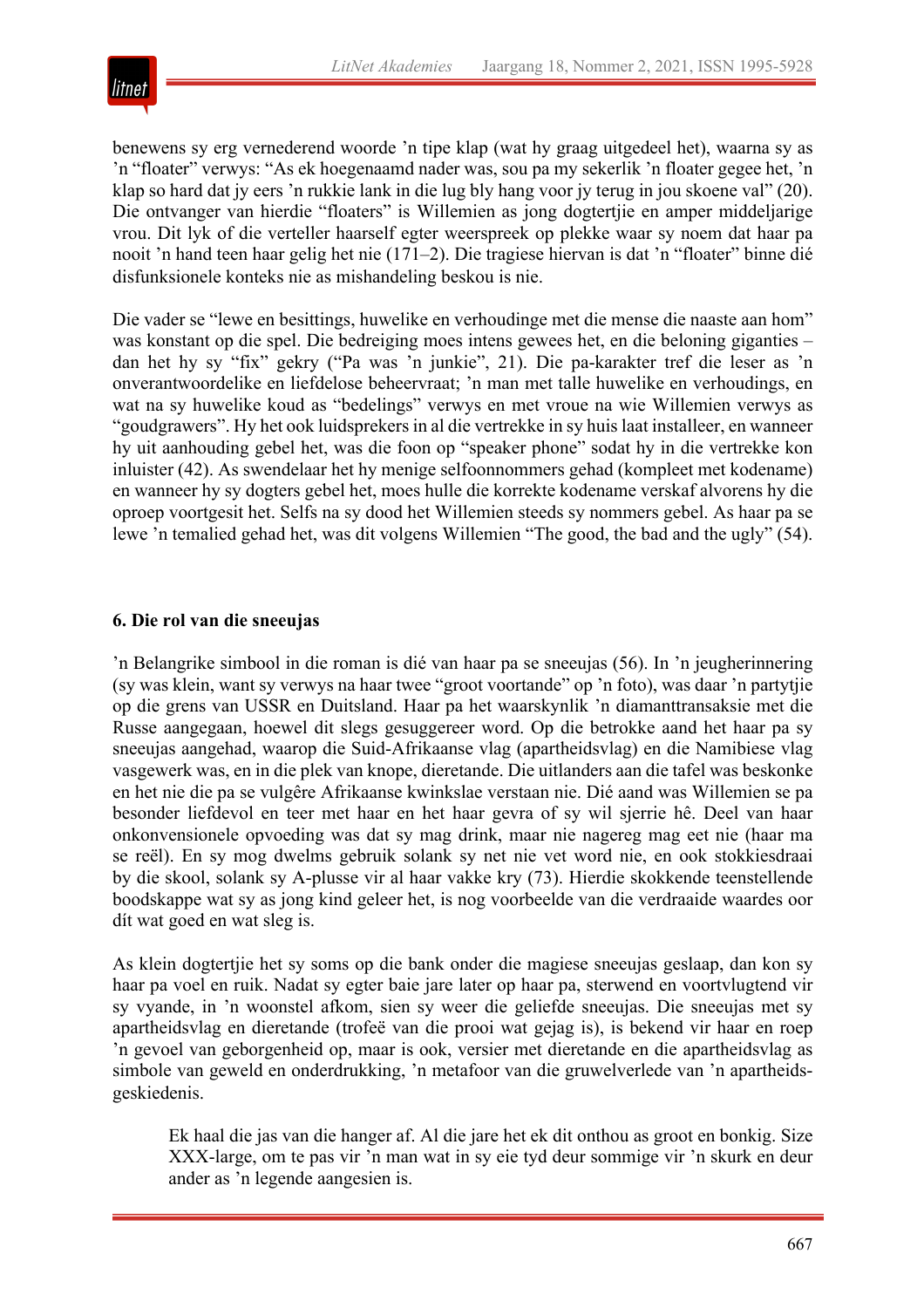

Ek steek my arms in die moue met die verwagting dat die sneeujas my gaan insluk. Maar dit pás my perfek. Hoe is dit moontlik? Eenhonderd-sewe-en-vyftig kilogram van slaap in jou eie lewe later.

Ek druk my gesig in die kraag van die jas en huil soos iemand wie se koeëlwonde nooit ophou bloei het nie. Snuiwend roep ek daardie aand saam met die Russe op. Ek kan nog presies onthou hoe pa se jas gevoel en geruik het. Nou verstaan ek wat gebeur het – ek het my eie jas geword. 'n Enkele oomblik van geborgenheid onder my pa se arm het ek eenvoudig in 'n leeftyd lank herskep. 'n Lyf wat in dié jas sou pas. (373–4)

Die betekenis van die aanpas van die sneeujas strek verder – Willemien voel sy het haar pa se jas geword. Só herrys die sondebokmotief, want sy dra nie net haar pa se sonde en skuld nie; sy het dit geïnternaliseer as haar eie.

#### **7. Verlies van die vaderfiguur en die ontwikkeling van eetversteurings**

Willemien se pa en ma se egskeiding was die dag waarop sy voel sy hom "verloor" het. Precious Cargo (haar pa se oogappel) was minder sensitief en kompleks as Willemien en het later by die Amerikaanse weermag aangesluit. Die vader was só geheg aan Precious Cargo (duidelik uit sy noemnaam vir haar) en bekommerd oor waar sy gestasioneer is dat hy 'n wêreldkaart in Indiaanse teëls teen sy een muur laat aanbring het.

Willemien was in haar standerd 2-jaar toe haar pa VSA toe is. Haar verlange na hom is pynlik:

[...] ek het begin wag. Hy't gesê hy sal bel, maar hy het nie. Hy't gesê hy sal skryf, maar hy het nie. Oor die jare het ek enkele poskaarte gekry van wie weet waar ook al, byna altyd in die handskrif van die een of ander onbekende vrou. Pa het gesê sodra hy kan, sal hy my na hom toe laat kom. Maar hy het nie. Ek het bly wag. (71)

Willemien en haar ma, wat onderliggend met anoreksie en bulimie gesukkel het, het in Blouberghoogte gebly en die een dieet ná die ander uitgetoets. Willemien het in haar standerd 5-jaar ophou praat, aangesien woorde "leeg" was (sinspelend op bulimie en anoreksie, wat met die afwesigheid van voeding of kos geassosieer word). Saans het sy haar tas gepak en buite vir haar pa gewag. Sy was egter 15 jaar oud toe hy eindelik vir haar 'n vliegtuigkaartjie gekoop het.

Teen dié tyd het sy nie meer na hom verlang nie, maar 'n onderliggende selfvernietigingsdrang (in die vorm van anoreksie) het posgevat: "Ek wou myself uitwis, kilogram vir kilogram. Ek sou self die delete-knoppie druk. En dan sou wat klaar is, regtig klaar wees" (75).

Willemien het ook briewe aan 'n onbekende man afkomstig van die konstellasie Ara geskryf. Dié konstellasie bestaan wel, terwyl *ara* (Latyns) altaar beteken.<sup>55</sup> Die roman se verwysing na Messiaanse kodes hou verband met mekaar, en dié man van Ara verwys waarskynlik subtiel na Jesus, oftewel die kind Willemien se fantasie-verlosser. Vir Precious Cargo vertel Willemien dat sy ten spyte van haar verwaarlosing aan die hand van haar pa hom nie daarvoor blameer het nie: "Ek het pa genuine jammer gekry omdat hy kon wonder waar sy een dogter haar geografies bevind, terwyl sy ander dogter, reg voor hom, lankal vermis word" (66).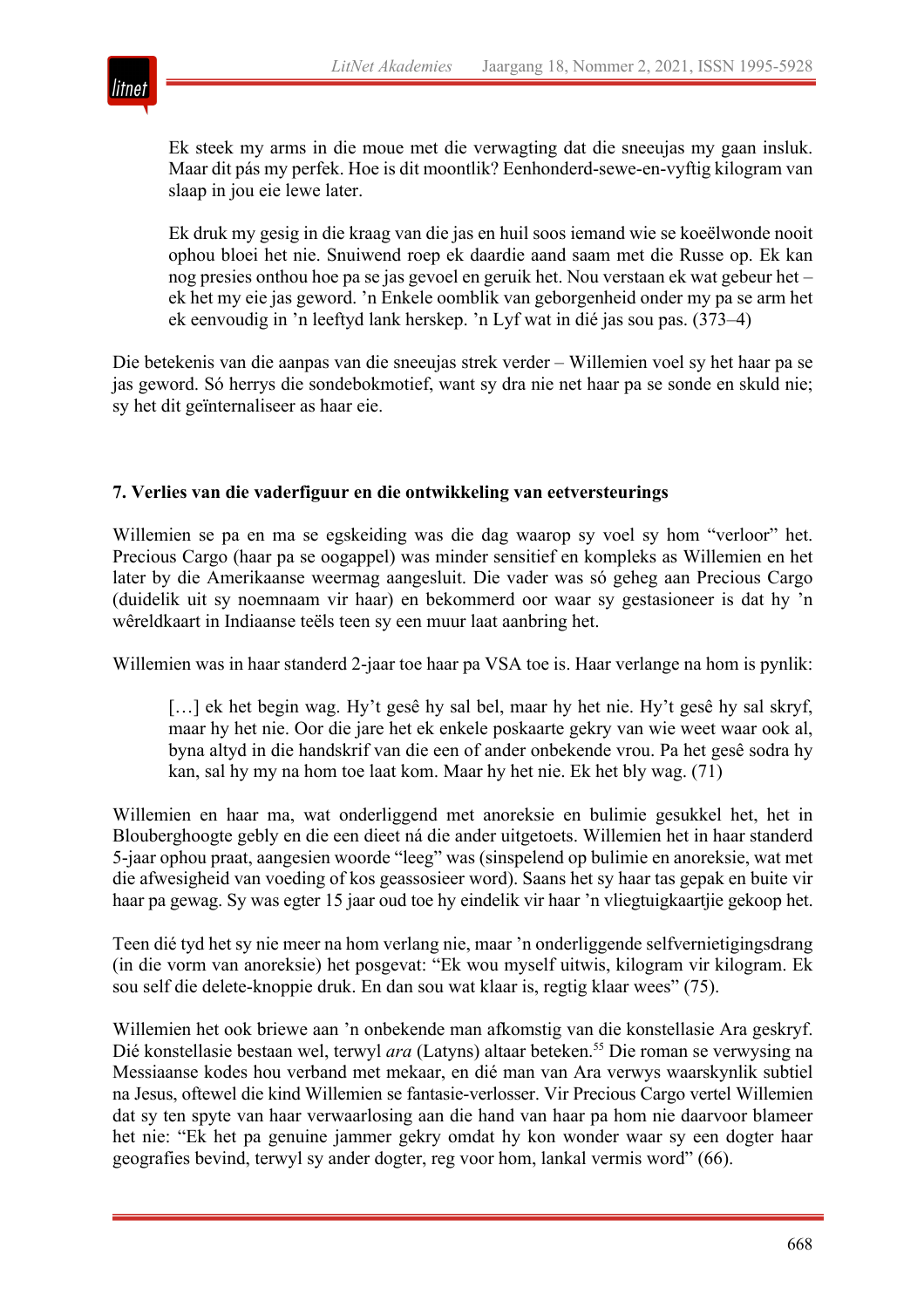

Willemien se pa is nie net wreed teenoor haar nie, maar ook onverskillig. Só daag hy eers dae ná haar geboorte op nadat hy aanvanklik vir weke verdwyn het. Sy verskoning was dat hy in 'n bromponie-ongeluk was. Willemien se moeder het op Goeie Vrydag (weereens die Messiaanse tema) in kraam gegaan in Windhoek. Op die dag van haar geboorte het 'n leeumannetjie in die pad gelê, wat die huishulp, Vicks, genoop het om te verklaar dat dit die "Here [is] wat praat" en dat Willemien se pad gespoor gaan wees. Die simbool van die maanhaar figureer later weer in die roman as voortsetting van die Messiaanse tema (83).

Die jong Willemien se kinderjare was jare van ontwrigting; sy het oorwegend grootgeword by haar oumas en oupas. Haar eie ma het matriek voltooi voor sy 17 was en haar eerste kind (Willemien) gehad voor sy 20 jaar oud was. Die pa en ma was albei studente aan die Universiteit Stellenbosch. Met haar pa se skorsing as student begin sy oënskynlike weerstand teen die reëls en norme van die tyd. Willemien herroep met wrewel haar ontwrigtende kinderjare en haar gewig wat sáám met die ontwrigting bly wissel het: "Wie sal my red dat ek nie hier voor my ma staan en daar 'n woedende tornado in my vorm aanneem vir die gerondmors van my kindertyd nie? Heng! En dié mense verwag van my om normaal uit te draai en 'n konstante gewig te behou?" (87).

Die pa se aandeel aan die eetversteurings wat Willemien ontwikkel (en deels ook aan haar ma se anoreksie), is dat hoewel hy 'n afsku van vetsug het, hy op disfunksionele wyse vir sy wangedrag teenoor Willemien probeer vergoed deur vir haar gemorskos aan te bied. Bennett<sup>56</sup> verwys onder meer na die rol van die vaderfiguur in eetversteurings. Een van die voorbeelde in die roman is waar haar pa 'n werker, wat vir sy vrou ogies gemaak het, met sy vuis van die tweede verdieping van 'n bouperseel afgeslaan het, en Willemien se ontsteltenis hierna probeer regstel deur vir haar 'n "Fanta float" aan te bied (91). Dit verbaas dan ook nie dat die pa die foto van sy vrou en Willemien wat na haar geboorte geneem is in die snippermandjie gegooi het omdat vrou en kind klaarblyklik te vet na sy sin was. Hy sou kwansuis later 'n professionele fotograaf huur om hulle af te neem as hulle beter lyk.

Tydens Willemien se reis met Precious Cargo op pad Richtersveld toe, vertel Willemien vir haar van 'n nagmerrie wat bly herhaal. In die droom is driekwart van die Westerse bevolking oorgewig, en kruip Willemien uit 'n gat uit op 'n godverlate vlakte, beskryf as 'n "eiegeboortevervloekende eensaamheid" waar vrees en uitmergeling onbeskryflik is; waar sy verwyder is van God, medemens en geheue. Al wat daar is, is die reuk van verbrande kabels, as en verminkte vlees. Dis vir haar uiters moeilik om van dié distopiese nagmerrie te herstel, maar sy eet dan maar brood om troos te vind. Sy verwys na die droom as haar eie "verskroeide aarde", wat natuurlik heenwys na die uiters omstrede Britse verskroeideaardebeleid wat tydens die Tweede Vryheidsoorlog deur Lord Roberts ingestel is. Die reeds vermelde motief van die gebroke (oorgewig/gestremde) liggaam word hier verder geneem wanneer die liggaamlike 'n historiese "liggaam" word wat eeue se smart en pyn dra:

My lyf het my spens van smarte geword. Hier word my versamelde trauma en diepe teleurstelling uitgestal.

Hierdie plek is die landskap van my emosies. My verskroeide aarde. Dit is asof die pyn van die Boervroue en hul kinders in konsentrasiekampe weer gestalte in my gene gevind het. (94)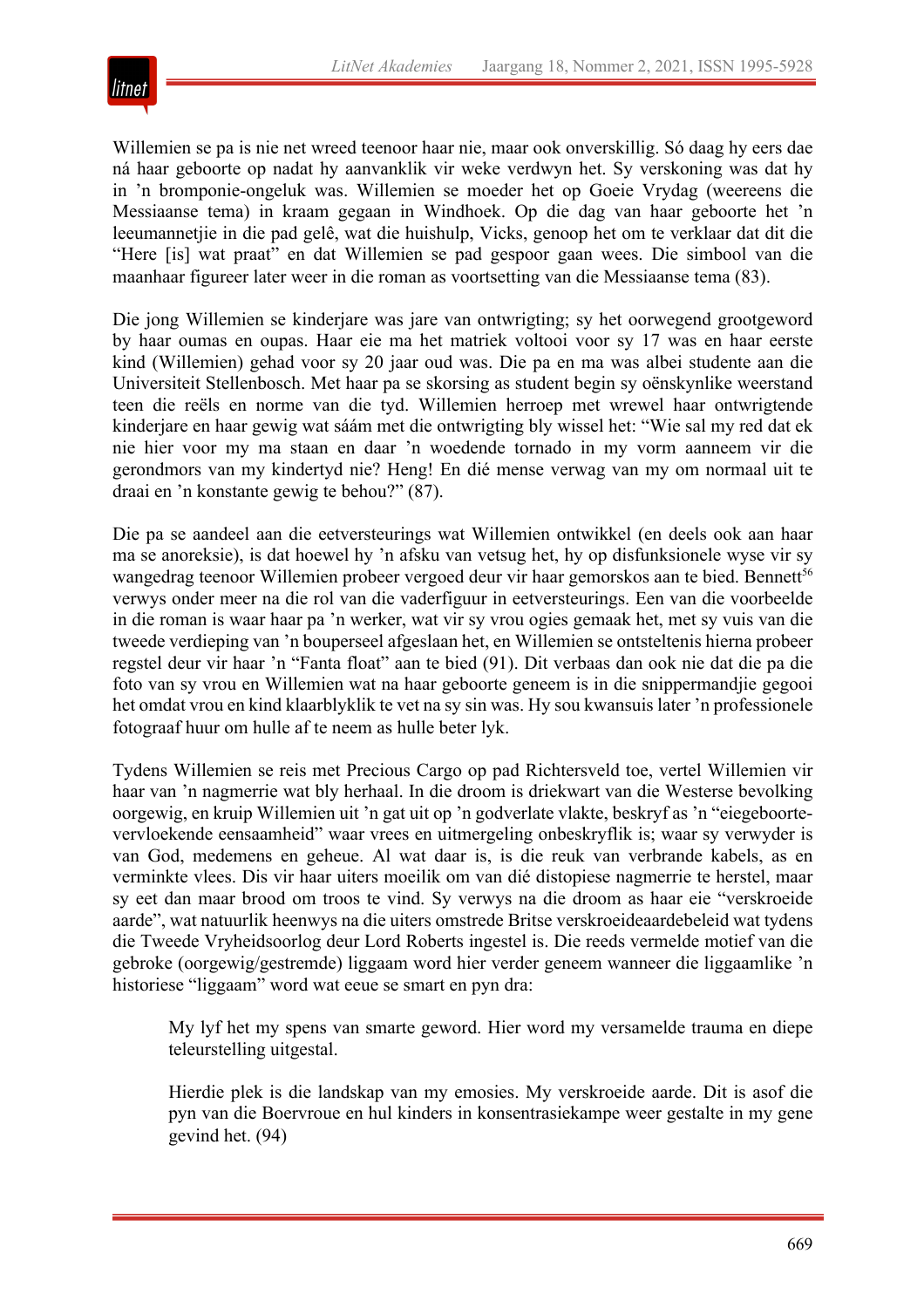

Elders in die roman verwys Willemien na die talle slavinne in die wit Afrikaners se bloedlyne, en trek dan die analoog deur na haarself en haar liggaam:

Ek het al onder die slaweklok in Kaapstad se Kompanjiestuin gaan sit en my gees laat ween. Oor die mensdom in slawerny. Oor die knegskap in my eie kop en lyf waar ek, opgevou in 'n laai in myself, in hongerte na bevryding smag.

Binne-in my lyf het ek aan die slaap geraak. So het ek diep en lank genoeg weggesink in 'n vrees waarin ek my stelselmatig gepantser het. En dit is die belaglike ironie van obesiteit. Hoe sigbaarder jou logge lyf word, hoe onsigbaarder is jy as mens. Waar die skaal nou staan, is nog net my tande en my mooi ore deel van my oorspronklike self.

Obesiteit beteken om gestrem te wees.

Het ek my onbewustelik só met my pa vereenselwig dat ek in die pyn en beperkinge van sy lyf wou deel? (27)

Later in die roman besef Willemien dat haar suster altyd reg was, want "[m]y lyf sou my skerm en my skild word" (217).

Die jong Willemien word deur haar pa by sy klandestiene bedrywighede betrek. As kind lê sy in haar pa se kar se kattebak en doen huiswerk terwyl sy wag dat hy een van sy skaduagtige transaksies voltrek. Daar is onder meer 'n houertjie Vicks teen die kattebak se dak vasgemaak – om te keer dat sy nies, of om te maak of sy huil as sy moet, of om in iemand se oë te druk as sy haarself uit 'n greep moet uitwikkel. Haar pa belowe dat hulle na die tyd iets lekkers sal gaan eet. Hulle maak gebruik van die NATO-alfabet, en vir Willemien is die kriminele medepligtigheid (sy besef dit nie) een groot avontuur. Sy moet doodstil lê tydens die transaksie. Dis skokkende wyse waarop die pa die jong dogtertjie as buffer gebruik indien sy transaksies skeefloop (min mense sal 'n kind leed aandoen), is skokkend. Soos voorheen, waar hy haar met kos beloon vir sy eie oortredings, neem hy haar vir ete en verklaar:

"Sy is 'n staatmakertjie," sê Pa. "Sy mag kry net wat sy wil hê."

Ek bestel wat ek altyd bestel, want ek soek baie kos. Nie iets wat gou op gaan wees nie. 'n Stapel-hamburger en groot porsie tjips. Pa gaan nog van my tjips ook eet, dus tref ek voorsorg, want hy eet soveel vinniger as ek. Vir die paar minute wat ons eet, is Pa in 'n goeie bui. (147)

Die eienaardigheid is dat, ten spyte van die disfunksionaliteit van die situasie, Willemien se pa vir haar komplekse geografie en antropologie tussen alles deur leer; begrippe wat sy snap en onthou (sy is hoogs intelligent). Haar pa leer haar ook van God en vertel haar van die pineale klier wat mens in staat stel om met God te kommunikeer:

"Pniël is die plek van ontmoeting binne-in ons," tik ek met my vinger op my voorkop. Die plek waar ons God van aangesig tot aangesig kan sien."

[...] Wat jy ook al in jou lewe aanvang, Pa wil hê jy moet nooit ophou soek na Pniël nie, hoor?" (149)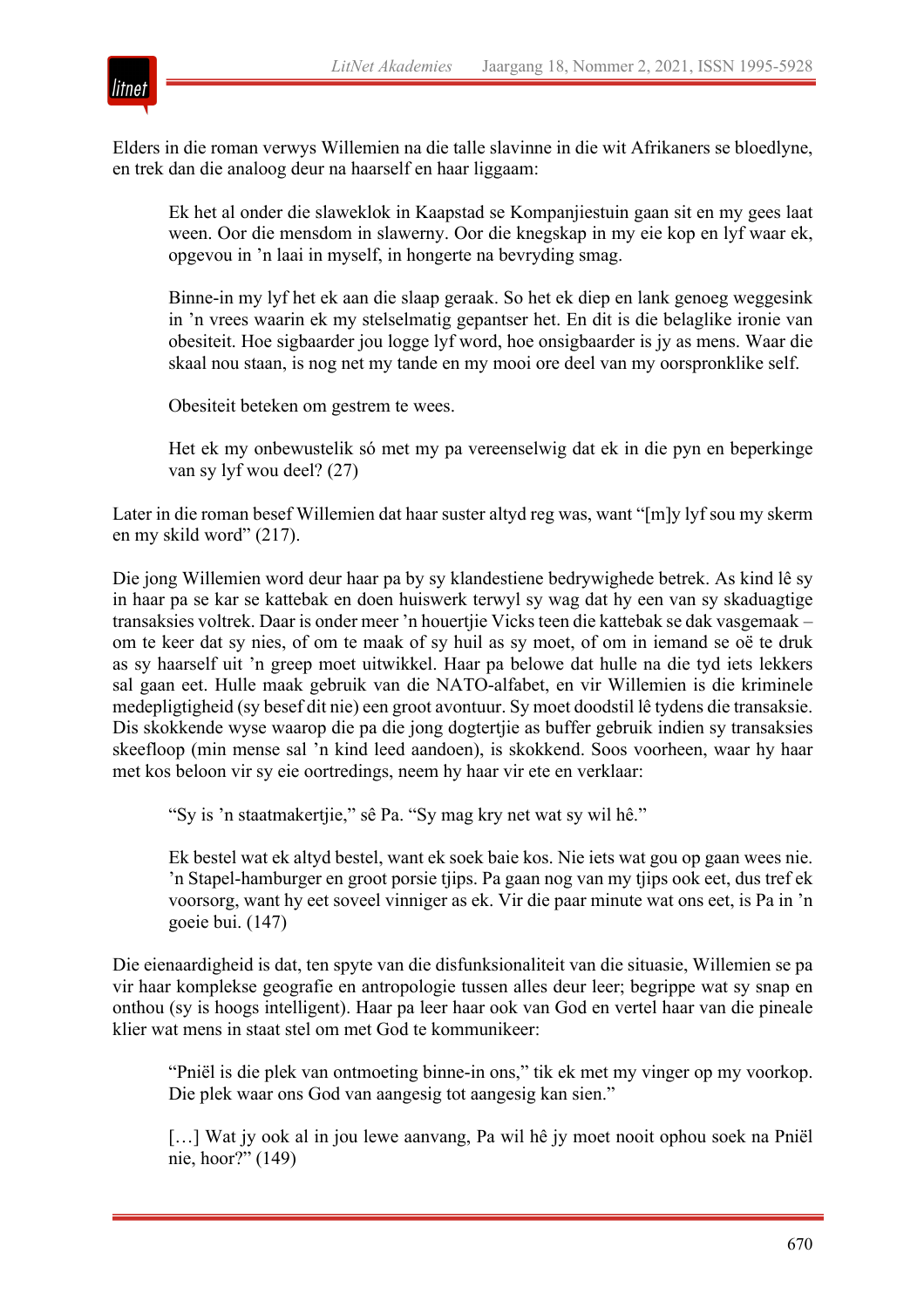

*Pniël* beteken "die gesig van God" en verwys na Genesis 32:30, waar Jakob met God gestoei het. Dit is ironies dat hierdie religieuse vermaning juis van Willemien se pa afkomstig is. Soos later sal blyk, koppel Willemien op verwronge wyse haar dwelmmisbruik as student aan die Pniël-beeld: "My doelwitte is deeglik uitgewerk: Neem soveel chemikalieë of plante en maak kontak met die ware SkepperGod" (238).

In Amerika word haar pa skatryk en leef in weelde in Palm Springs, waar sy huis met 'n hysbak toegerus is (vir wanneer hy dalk vinnig per helikopter moet ontsnap). Hy skuur skouers met glanspersoonlikhede en woon in die huis van Dolly Parton en Frank Sinatra (laasgenoemde bekend vir sy mafia-verlede).

#### **8. Politiek, trauma, eetversteurings en dwelmmisbruik**

Dis nie net Willemien wat swaarkry nie. Benewens haar ma se anoreksie, het sy ook aan die "slaapsiekte" (narkolepsie) gely. Nadat haar ma se skoonma (ouma Okahandja) haar ma laat verstaan het dat sy kwansuis nie goed genoeg vir haar seun is nie, het haar ma se patologie vererger. Haar man was 'n roekelose kalant, hy verwaarloos sy gesin, hy kom selde huis toe en Willemien se ma slaap ál meer en eet ál minder.

Dit is betekenisvol dat Willemien en haar ma se eetversteurings in dieselfde tydgleuf teen die agtergrond van die politiek van die sewentigs and tagtigs ontwikkel. In 1977, die waterskeidingsjaar in die apartheidsgeskiedenis, die marteldood van Steve Biko en toenemende druk en sanksies van die buiteland om apartheid af te skaf, verhuis Willemien en haar ouers na Constantia in die Kaap. Willemien verwys na 'n gedruis van 'n skare voete wat sy soms hoor, en is onrustig en angstig in hul nuwe weeldewoning. Die voete noem sy "die onluste", woorde wat sy by die grootmense hoor maar nie weet wat dit beteken nie (114). Vir die jong Willemien is die onluste die mense wat wil baklei en alles afbreek, en hulle kom oor die hoë heinings rondom die huis en kruip agter die bome in die tuin weg. Haar pa geniet die aksie egter baie – hy reken dit verbrand kalorieë. Opnuut word daar 'n verband getrek tussen politieke opstand en liggaamsgewig (en ook tussen die *body politic* en die fisiese liggaam); dit word later in die artikel in meer detail verduidelik.

Een aand sien Willemien haar pa met 'n groot geweer terwyl hy aanlê op die tuin en deur die naglens korrel. Hy het wild en wakker begin skiet op die "onluste" terwyl hy homself doodlag. Willemien se ma het onder die bed ingekruip voordat sy die babasussie (Precious Cargo) gevat het en haarself in die babakamer toegesluit het. Die baba het onophoudelik begin huil toe die skote klap. Willemien, aan die ander kant, het deelgeneem aan die geskietery met haar plastiekpistole en "hendsop, jou bliksem! Ek cock-and-fire jou vrek!" geskree (115).

Willemien vertel vir Precious Cargo dat hul pa altyd honger was nadat hy op mense geskiet het – en sý ook (116). Die pa was lus vir 'n omelet en het aan die inwoonhuishulp, Stella, se deur geklop, maar sy het geweier om oop te maak, en so ook Willemien se ma. Willemien en haar pa het toe maar self eiers en kreefstert in die kombuis gemaak – dit was 'n heerlike aand. Die kosvergrype in die konteks van die traumatiese en gewelddadige politieke klimaat word weer eens geaksentueer. Hierdie beeld suggereer, na aanleiding van Rabie se "Drie kaalkoppe eet tesame",<sup>57</sup> 'n metaforiese vraatsigheid (van die apartheidspolitiek) wat uiteindelik selfverterend word.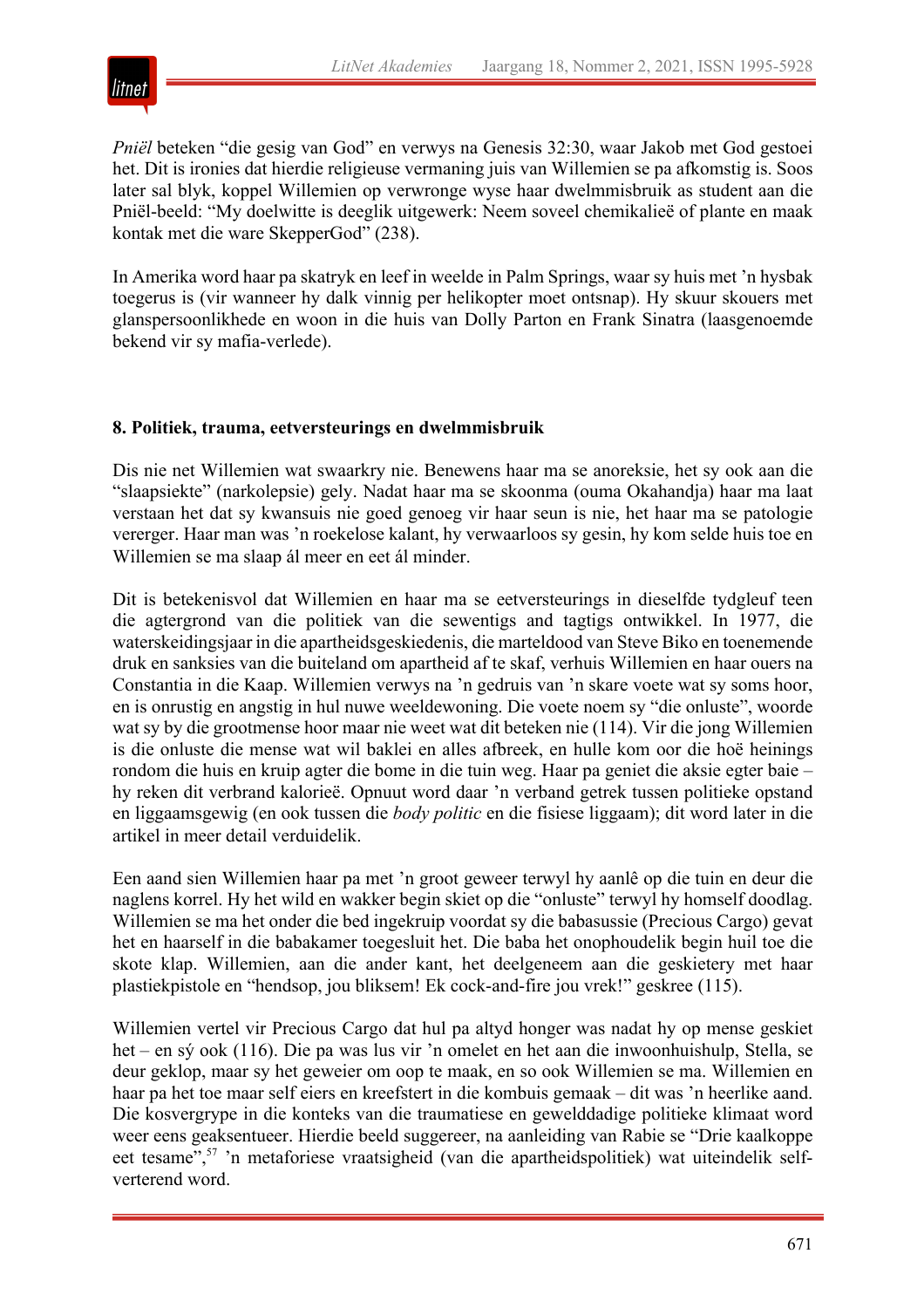

Die volgende oggend, tot die ontsteltenis van die ma, is daar 'n kennisgewingbord in hulle tuin: *Oortreders sal nie vervolg word nie. Hulle sal geskiet word*. Iewers het iemand verf op die pa se bord uitgegooi, maar die pa het die bord net vervang met 'n groter een.

Stella, die huishulp, begin om vir Willemien te straf deur glad nie meer vir haar kos of middagete te maak nie. Willemien se ma se geestesgesondheid gaan ná die skietepisode agteruit, en Willemien raak meer bewus van die dokter wat (met sy pille en inspuitings) by die ma kom besoek aflê. Stella noem dan ook aan die dokter "dat die meneer 'n koevertjie" (met geld in) vir hom gelos het. Die suggestie is dat die dokter betaal of omgekoop word om die moeder onder sedasie te hou (117). Willemien se ma se reaksie op die geweld (persoonlik en polities) is om te onttrek in benewelde slaap. Die drie uiteenlopende reaksies van Willemien, haar pa en haar ma op die politieke gebeure is betekenisvol op verskillende maniere: Die pa se ekstreme respons (opwinding en agitasie) word geëmuleer in die jong Willemien (hoewel sy later in haar lewe swaar dra aan die emosionele én fisiese gewig van hierdie verering en nabootsing). Haar ma, aan die ander kant, ontvlug van die realiteit in 'n waas van slaappilverslawing, purgering en braking.

Tragies genoeg skemer ook die ma se eie vrees vir vetsug deur wanneer sy die huishulp opdrag gee om die brood vir Willemien weg te steek, "want dit maak vet". Die anoreksiese ma eet self niks – daar is geen kos in die huis nie, maar daarvan is die ma onbewus. Die uiterstes van te veel kos en andersins te min eis sy tol op die jong Willemien wat oral in die huis na kos soek, sonder sukses. Die kind is eensaam, ongelukkig en werklik honger – haar pa kom nie meer huis toe nie; sy droom van wegneemetes wat hy bring en maak lysies van al die lekkernye wat sy wil eet. Sy voer haar poppe denkbeeldig en bly droom van eet (120). Die suggestie hier is dat die huishulp, Stella, vir Willemien straf omdat sy 'n sagte teiken is, 'n weerlose kind, die een wat onskuldig is maar die blaam dra vir die ouers, moontlik ook uit frustrasie en passiewe rasseverset teen die ouers. Die wrede en inkonsekwente meganismes van beloning en straf wat die ouers toepas in die dissipline van Willemien se opvoeding in die algemeen, tesame met die ambivalente waardesisteem, is die katalisator vir haar eetversteurings en, gepaardgaande daarmee, haar sielkundige lyding.

Willemien se ma se eetversteurings sélf vererger. Die dogtertjie leer dat haar ma se lyste wat DIEET spel kan lei tot chaos en wanorde. Kaas en suiwel is die groot sondebok wat die bulimiese gedrag aanpor:

'n Ander noodmaatreël is om kaas op te gooi. […] Moenie wag nie, bely dit onmiddellik!

Jy is 'n sondaar wat willens en wetens satanslym huisves. […]

Ek weet Ma bely haar oortredinge, want ek het haar al hoeveel keer op haar maag uitgestrek op die mat of in die badkamer gekry. Dan gaan sit ek op die toe toilet en vryf haar rug. "Toemaar, Mamma. Al die kaas is nou weg. Jy's vergewe." (126)

Die ma huil, klap deure toe en beweer "haar hele lewe is 'n gemors" as sy oortree (kaas eet; 126). Die bulimiese gedrag dien ook as boetedoening vir die pa se antisosiale gedrag – en op 'n masochistiese manier raak die ma van haar "skuld" ontslae, wat op sy beurt 'n ontstellende voorbeeld aan die jong kind stel.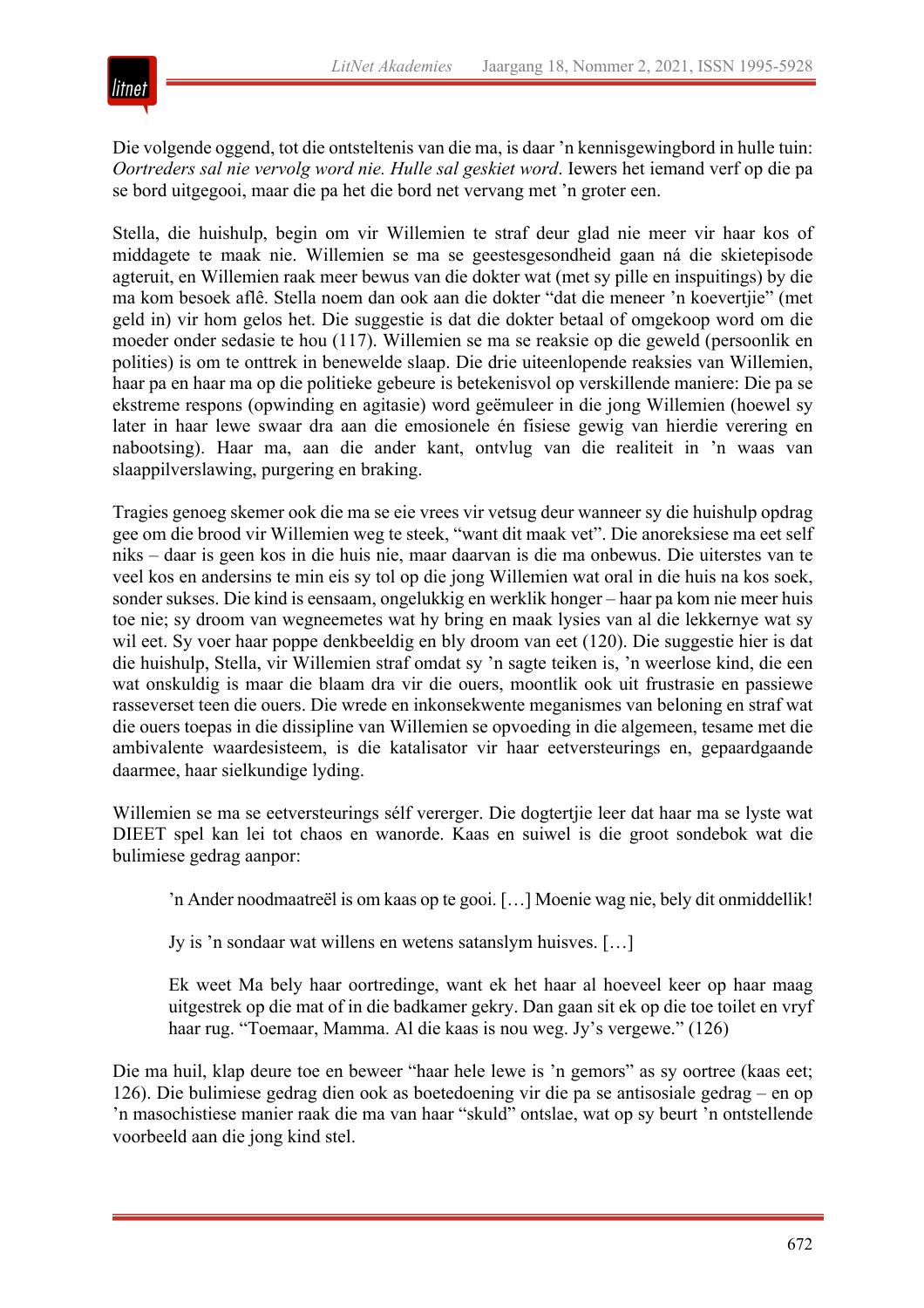

Wanneer Willemien se ma weer 'n sielkundige terugslag ervaar, moet ouma Okahandja ingryp. Ook die ouma kla oor die groot porsies wat Willemien eet en gee instruksies aan Stella om smiddae Willemien se etes te monitor. Die sensitiewe Willemien voel angstig oor die kos wat so gerantsoeneer word:

"Gaan ek vanaand weer kos kry, Ouma?" Het ek die eerste middag huiwerig gevra.

Ouma het na my gekyk asof sy lus was om my 'n oorveeg te gee óf om te huil. Ek kon nie haar uitdrukking peil nie. "Natuurlik," het sy saaklik gesê. (139)

Intussen vererger die boeliegedrag en aanrandings by Willemien se skool, en sy en haar ma vat die pad met haar ma se oranje Volkswagen na haar oupa Psalm en ouma Liedjie op Calvinia toe. Willemien raak bekommerd oor al die skooldae wat sy mis (dit staan op al haar rapporte) – sy kry wel A's vir al haar vakke, maar druip Engels. Dit is 'n salige tydjie: Daar word dag en nag gekook; daar is vaste etenstye. Maar Willemien se maagpyn vererger toe haar ma weer slaapsiekte kry (154). Willemien ontwikkel akute paniekaanvalle en begin hiperventileer. Terug by die skool is die maagpyn so erg dat sy begin medikasie steel uit die nonne en juffrouens se handsakke. Op 'n dag lê sy gevaarlike medisyne vas en word met 'n ambulans hospitaal toe gejaag om haar maag leeg te pomp.

In haar standerd 2-jaar kom haal 'n Rolls-Royce haar eendag by die skool. Dis vriendelike mense, maar daar word deur die agterruit op hulle geskiet. Die vrou saam met Willemien op die agtersitplek het teruggeskiet – en Willemien was beïndruk met haar "skietyster". Tuis is Willemien se ma geskok oor die glasstukke in die kind se hare en skoolklere, en reël dadelik 'n "speletjie" dat hulle in die boomhuis moet klim, die babasussie inkluis (waarskynlik om weg te kruip vir die pa se vyande). Die ma gebruik 'n blikkie kondensmelk as lokmiddel om die moeë jong Willemien daar te laat opklim (161). Hierna besluit die pa dat hulle slegs in 'n kar mag klim as die bestuurder die "kodewoord" ken (wat gereeld verander het). Willemien word hierna getrakteer by 'n draairestaurant in Seepunt om te vergoed vir die skietery op die motor.

By 'n ander geleentheid is Willemien direk na skool deur drie mans ontvoer, en al waaraan sy kon dink, is dat sy nie mog huil nie, want haar pa sou nie daarvan hou nie (169). Haar heldeverering vir haar narsistiese en duidelik gewetenlose pa, selfs te midde van haar eie ergste trauma, is tragies. Tydens haar ouers se egskeiding word Willemien by 'n prokureur se kantoor teen 'n muur geslinger toe haar pa haar ma met 'n serp probeer wurg en sy in die pad beland (171). Haar pa se belofte hierna dat hy jammer is en hy nou "anders" is, tref Willemien diep en sy wens sy kon haar gebroke pa troos (weer die sondebokmotief).

In die nuwe Afrikaanse, plattelandse skool in Willemien se standerd 6-jaar is sy uiteindelik skraal. Sy beskryf haarself as 'n "kosvoyeur", aangesien sy feitlik niks eet nie en lakseermiddels gebruik (bulimie). Op aandrang van die skoolhoof moet Willemien die skool verlaat en behandeling vir haar eetsteurnis kry. Hierna vertrek sy Amerika toe, maar is geskok wanneer sy haar pa weer sien. Hy het baie operasies gehad vir sy polio en loop net effens mank – die kierie en rolstoel is weg. Hy het ook baie gewig verloor en dra nou flambojante pakke.

Haar aanpassing in die nuwe Amerikaanse hoërskool is moeilik. Die kinders het geen erg aan die meisie uit "Africa" nie, en Willemien probeer die verandering hanteer deur op te hou eet. Ná drie maande sonder enige kos beland sy weer in die hospitaal en moet sy binne-aarse voeding kry. Haar pa versoek die dokter dat hy die binne-aarse voeding moet voortsit en dat sy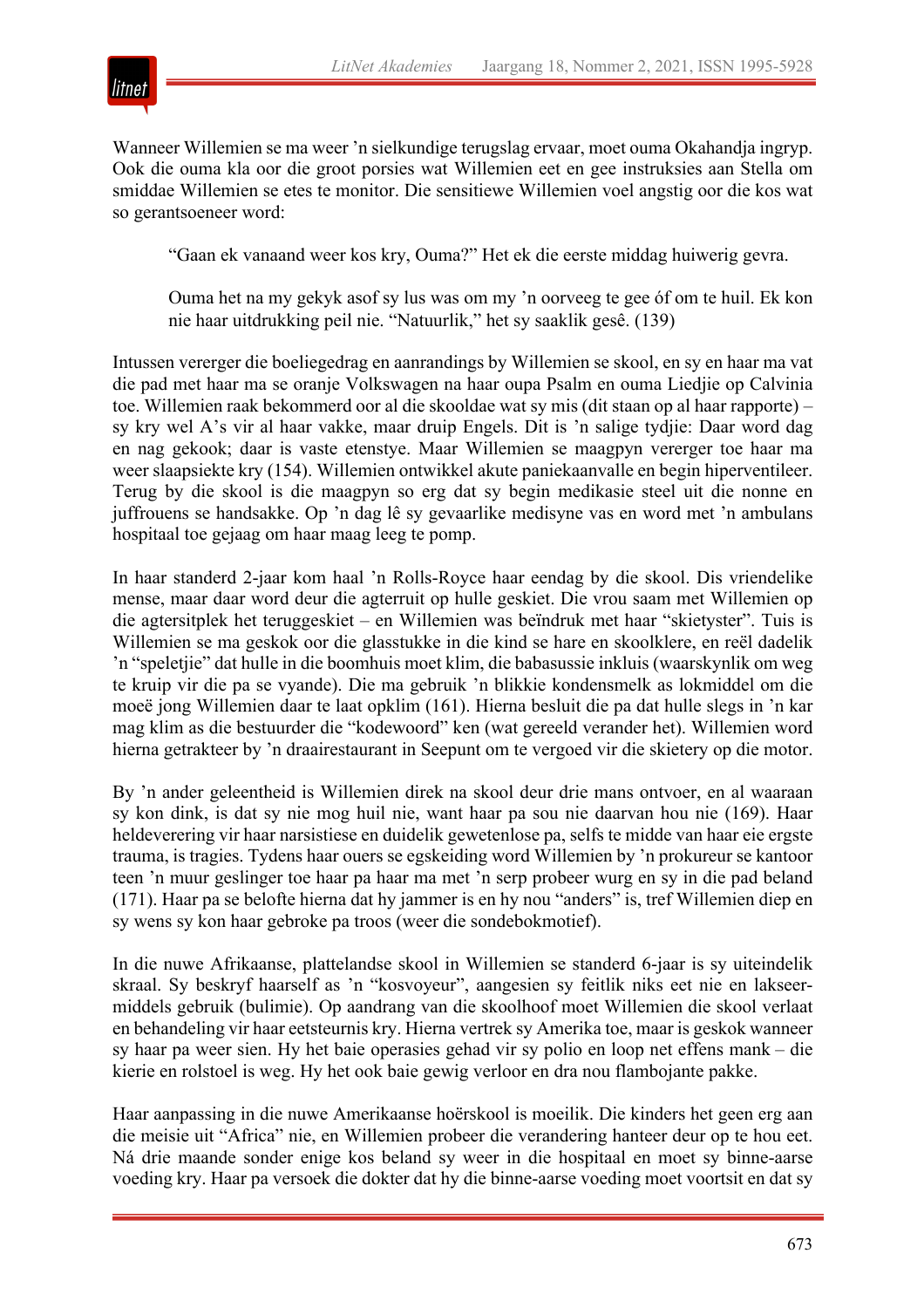

liefs nie moet eet nie, anders word sy vet (182). Die dokter is salig onbewus daarvan dat haar pa sélf vir sewe maande op 'n vloeistofdieet was en Willemien aangemoedig het om so lank moontlik uit te hou daarop.

Willemien besef dat sy nie welkom is in haar pa se nuwe lewe nie. Wanneer sy op 'n dag met haar pa se aanstaande vrou se fiets gaan ry en verdwaal, begin hy haar soek. Wanneer hy haar vind, stamp hy haar met sy stasiewa van haar fiets af. Hy beveel haar om die stukkende fiets in die kar te laai en in te klim. Sy is "bloedbek" en het ligte beserings. Iets in haar "trek toe" hierna en wéér hou sy op eet (186) en beland in 'n rehabilitasiekliniek op aandrang van die pa se aanstaande vrou. In hierdie tydperk ontmoet sy vir Willis Howelis, 'n eksentrieke alleenloperkennis van haar pa, by wie sy intrek na haar rehabilitasie. Vir die eerste keer ervaar sy bestendigheid en beskerming, alhoewel sy 16 jaar oud is en Willis 38. Haar eetversteurings is nou iets van die verlede; sy voel emosioneel sterk en is mooi en gesond. Haar geluk is egter kortstondig, want Willis verlaat haar onverwags (214). Interessant genoeg (en dalk nie ontoevallig nie), tel Willemien 38 kilogram voor die einde van haar matriekjaar op; presies soveel soos Willis se ouderdom (38 jaar).

As 18-jarige ontmoet Willemien nie net haar toekomstige man, Clifford O'Kill, nie, maar maak ook kennis met 'n rykmans-dwelmkultuur. Die opkikker ecstacy onderdruk haar eetlus en demp haar emosionele pyn. Sy raak ook verloof aan Kandy, van Sri Lanka afkomstig, wie se Hindoe-agtergrond en velkleur moontlik vir haar pa 'n probleem mag wees, soos sy vir Precious Cargo vertel: "Enige een wat nie 'n Afrikaner is nie, sal volksverraad beteken" (253). Tog is dit duidelik dat geld haar pa kleurblind maak.

'n Kontak van haar pa en 'n oud-onderwyser van Willemien, Schoombie, nooi haar na sy luukse plek in Idyllwild, bekend as welgestelde hippiekolonie. Een van die pa se meelopers uit Suid-Afrika, Adriaanus, gaan saam. (Hy kan nie terug Suid-Afrika toe nie omdat hy wapens uit polisiestore gesteel het en gesoek word.) Adriaanus ly aan posttraumatiese stressindroom omdat hy as speurder lyke (tydens onluste) in Soweto moes verwyder (261). Die naweek word een lang brassery van ecstasy-misbruik en die psigotiese vreugde wat die "Stacys" bring. Met die belofte van Kandy dat hy vir haar sal sorg en dwelms (amfetamiene) sal verskaf sodat sy gewig kan verloor vir haar troue, rafel Willemien se lewe verder uit. Kandy laat Willemien in Galle Fort, Sri Lanka agter waar sy met haar dwelmdieet, wat hy finansier, begin (283). Dit behels 'n kombinasie van *speed* en ander stimulante wat jou laat gewig verloor en matelose energie gee. Haar rusteloosheid, angs en paranoia raak erger. Sy slaap en eet niks en begin hallusineer. Sy los die dwelms ná 'n ruk, maar verloor tred met tyd en verloor baie gewig. By tye kom die dokter en gee vir haar 'n inspuiting om haar te kalmeer (net soos die geval met haar ma vermoedelik was). Willemien ontdek 'n DVD waar Kandy en 'n ander man kokende metaal in 'n vrou se mond gooi, maar in haar staat van dwelmontrekking weet sy nie of sy hallusineer en of dit die waarheid is nie. Sy *rewind* die band 'n paar keer, maar die inhoud bly dieselfde.

Willemien se lyf is vol bloedhale en blou kolle soos sy rondrol en haarself beseer om van die "elektrisiteit" in haar lyf ontslae te raak (288). In haar hallusinasies sien sy die seuntjie van *Jungle book* wat nou grootgeword het en 'n man is. Hy vertel vir haar sy moet na die Amerikaanse ambassade toe gaan. Só gebeur dit dat die konsulaat haar pa kontak, en hy iemand (Clifford) stuur om haar te gaan haal en veilig by ouma Okahandja te besorg. Willemien is baie siek, en het inflammasie dwarsdeur haar lyf en breinvliesontsteking. Haar simptome verbeter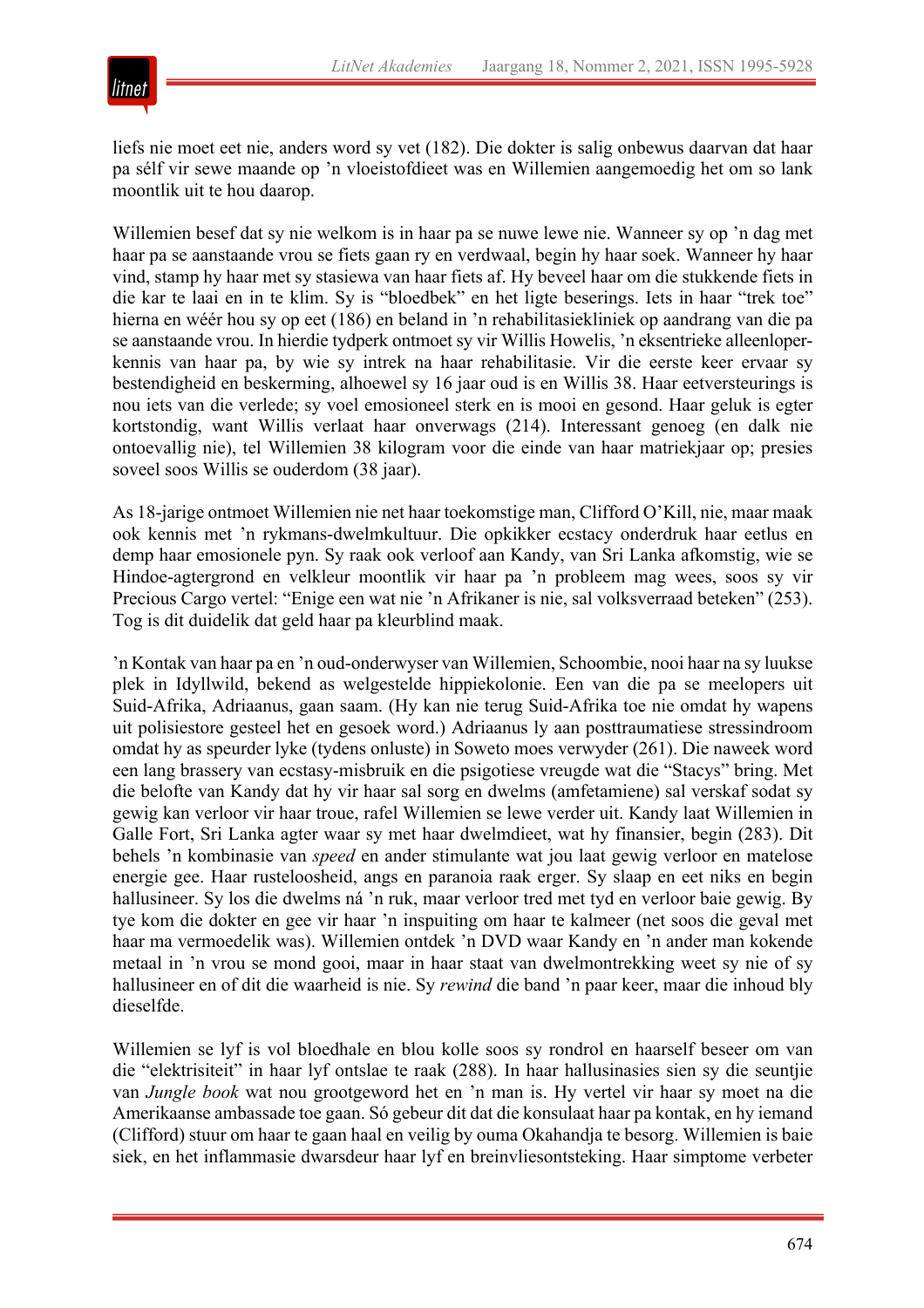



mettertyd en haar ma daag op. Sy het Willemien as tiener laas gesien. In Willemien se kop is sy steeds onder die indruk dat sy vet is en sy protesteer met groot ontsteltenis:

"Ek's te vet, Ouma. Moenie dat Ma kom nie, asseblief!" […]

"My kind, jy's vel en been. Nie een van ons het jou al ooit so gesien nie. Watter onsin praat jy tog?" (293)

Willemien weeg nou 57 kg. Aan die einde van die roman, wanneer sy haar pa se sneeujas aantrek, weeg sy 157 kg (met ander woorde sy het 100 kg opgetel).

#### **9. Rekonstruksie van die vaderfiguur in Clifford O'Kill**

Clifford O'Kill (na wie Willemien as "my eie-eie onrondfokbare Tintin" (305) verwys), is die man wat haar gaan "red" uit Sri Lanka op instruksie van haar pa. Clifford, wat sy van na "O'Kill" verander het na sy eie pa se dood, is aanvanklik betrokke by Willemien se pa se duistere bedrywighede, want toe sy hom vir die eerste keer sien as 18-jarige, was hy in haar pa se kroeg met 'n toegeplakte mond ('n sinspeling dat haar pa hom gemartel het, 227).

Clifford se jong lewe verloop rampspoedig en op die ouderdom van 17 oorleef hy wonderbaarlik 'n ernstige motorfietsongeluk wat hom 'n jaar lank in 'n koma laat. Na hy sy bewussyn herwin, is die pyn ondraaglik en hy moet met 'n rolstoel oor die weg kom. Die ooreenkoms tussen Clifford en Willemien se pa is duidelik, want beide was bykans gestrem van 'n jong ouderdom af en moes met 'n rolstoel oor die weg kom. Die breintrauma het ook Clifford se taalvermoëns aangetas, in so mate dat hy permanent woordeboekies by hom gehad om sy taalvaardighede te verbeter – en dit hét. Clifford se gebroke lyf word openbare terrein, want hy en sy ma maak staat op gemeentelede om hom te help (onder andere ook te bad). Ná die wonderwerk van sy oorlewing van die ongeluk, gebeur die tweede wonderwerk: Toe die "Kontevisagies" se boerboel hom in sy rolstoel bestorm, val Clifford vorentoe en begin kruip om noodgedwonge weg te kom van die hond. En so kon hy weer begin loop.

Gedurende hul huwelik werk Willemien vir 'n koerant, maar weens haar poging om weerlose persone wat deur 'n bende geterroriseer word, te beskerm, raak sy betrokke by 'n hofsaak teen die bendelede. Hoewel sy hier ook met die gereg te doen het, is dit weens ander se kriminele toedoen, en nie soos haar pa as gevolg van regsoortredings nie. Willemien verloor egter haar werk nadat Clifford die koerantredakteur gaan sien en eis dat sy 'n bedrag vir pyn en lyding van die koerant moet ontvang as vergoeding vir die aanrandings op en die bendegeweld teen haar; en omdat die koerant nie die veiligheid van hul werknemers in ag geneem het nie (320– 321). Clifford neem namens haar besluite, maar in hierdie stadium pla dit haar nog nie; sy geniet die "manlike leiding". Haar verhouding met Rosemary, haar skoonma, is nie goed nie. Naweke moet sy en Clifford Parow toe, en dan verdwyn ma en seun vir ure. Soms bad Rosemary haar uitgegroeide seun. Willemien werk hard en sien al minder van Clifford, wat al meer tyd by sy ma spandeer. Een aand ontmoet sy hom in Fresnaye waar hy haar in 'n onbekende gebou inlei, haar hardhandig hanteer en hom fisies aan haar opdwing. Vir Willemien voel dit soos die "skroei [van] 'n veldbrand" oor haar lyf (327). Hierdie verwysing herinner aan haar vroeëre herhalende nagmerrie van die verskroeide vlakte en die reuk van gebrande vlees. Clifford se mishandeling word progressief erger en die ooreenkomste met dié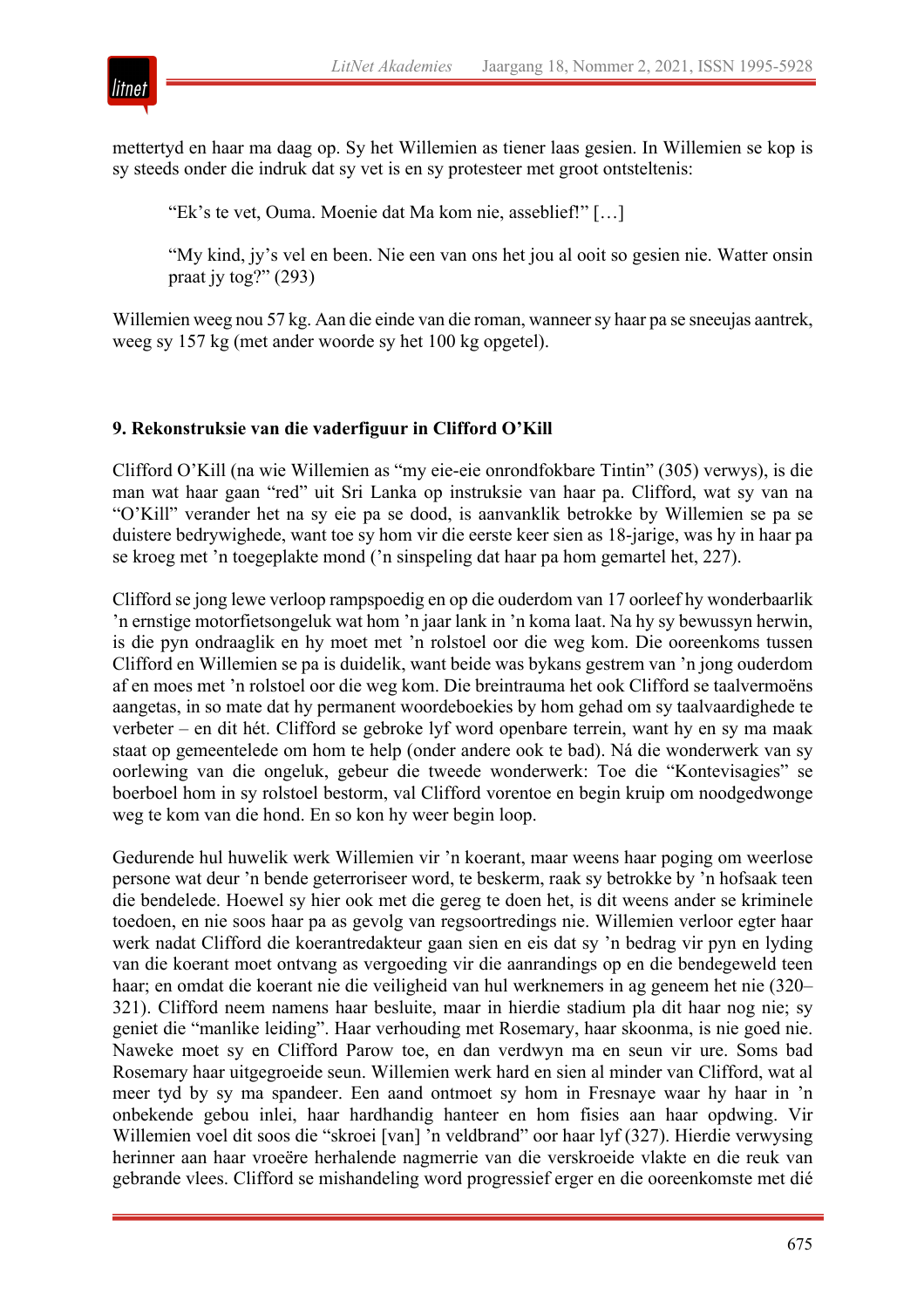

van haar pa word duideliker. Clifford se verkragting van Willemien (hoewel sy dit nie so aan Precious Cargo beskryf nie) herroep die roman se deurlopende tema van die liggaam as reseptor vir fisieke en geestelike pyn, geweld en, op 'n verdere vlak, politieke ongeregtigheid.

Clifford se totale verval in dwelmverslawing strook met Willemien se pa se agteruitgang en deportasie uit die VSA. Willemien se pogings om hom uit smokkelhuise van dwelmbase se kloue te bevry, is ontstellend en dikwels lewensgevaarlik. Hy steel haar motor en ander besittings om dwelms te kan koop. Vir Willemien voel haar lewe soos een lang leuen, 'n *cartoon*, als blote toneelspel (337). Haar lewe saam met haar eie Tintin het 'n vuil en grusame nagmerrie geword.

Dit is duidelik vir Precious Cargo dat Willemien met 'n man nes hul pa getrou het:

"[…] jy het in Pa se tipe lewe ingetrou. Jy het Pa se eie lewe in jou huwelik herskep." (344)

Nie alleen het Willemien haar pa deur haar huwelik met Clifford herskep nie, maar met die aanpas van die sneeujas het sy haar pa se jas, met ander woorde haar pa self, geword. Die korrelaat tussen Willemien se pa en Clifford is op verskeie vlakke opsigtelik. Sy het haar pa, wat sy verloor het, gerekonstrueer in haar lewe en hom teruggebring deur met Clifford te trou. Beide mans het aanvanklik atipiese liggame (weens polio, motorfietsongeluk, dwelmverslawing); hulle openbaar ambivalente gedrag teenoor haar (liefde, haat, afsku, mishandeling); en sy is voortdurend gespanne oor hulle (altyd wagtend, gereed met verskonings vir hulle, bereid om hulle te bevry of los te koop uit onwettige praktyke, en om hulle te versorg). Dit kom algemeen voor dat slagoffers van geweld die afwykendheid waaraan hulle as kinders blootgestel is, in hul volwasse jare probeer rekonstrueer in 'n poging om dit beter te verstaan of reg te stel.58 Ongelukkig kan laasgenoemde rekonstruksie dieselfde geweld oor generasies heen bly herhaal. Precious Cargo, in teenstelling met Willemien, vind bestendigheid in die roetine van 'n militêre loopbaan.

Soos vermeld, bereik Willemien se pa na sy deportasie vanuit die VSA 'n absolute laagtepunt op baie vlakke (346–347). Hy daag soms by haar werk op vir petrol- of leefgeld, lyk sleg en sy voorkoms het ook agteruit gegaan. Sy afsterwe is nes sy lewe was – onwaardig en vreemd. Willemien reis 917 kilometer na sy woonstel in die Kaap na sy die teksboodskap oor die ongeluk ontvang. Daar aangekom, weier hy om die deur vir haar oop te maak. Met die hulp van 'n nutsman wat 'n stoep oopbreek, kry sy toegang tot sy woonstel. Haar pa het verwilderd in sy eie urine gelê, sy spraak was aangetas en hy het met 'n rewolwer op sy bors gelê, wat Willemien afgevat het (370). In sy sterwensoomblik herhaal hy oor en oor dat Willemien sy dogter is – 'n tragiese, gebroke en hartverskeurende hereniging. Sý, wat haar hele lewe haar pa probeer beskerm het, maar deur hom verwaarloos is, kry eers in sy laaste oomblik die erkenning waarna sy so lank gesmag het.

Sy begrafnis was eweneens bisar. Baie min mense het opgedaag, die Dove-saaltjie in Bellville was nie eers vol nie. Die begrafnisondernemer wat ly aan Tourette-sindroom maak geluidjies, iets tussen "'n snik en 'n verinnerlikte laggie" (353). Hy vra of hulle die geliefde wil besigtig, maar hulle sê néé. Iewers loop iets verkeerd (met 'n ander kis), en 'n kind sê die deurtjie by die kop is oop. En dáár lê Willemien se pa soos Obelix met 'n welige oranje snor – hy wat altyd geskeer het. Net daar en dan dreig die geskokte ouma Okahandja om iemand te skiet en krap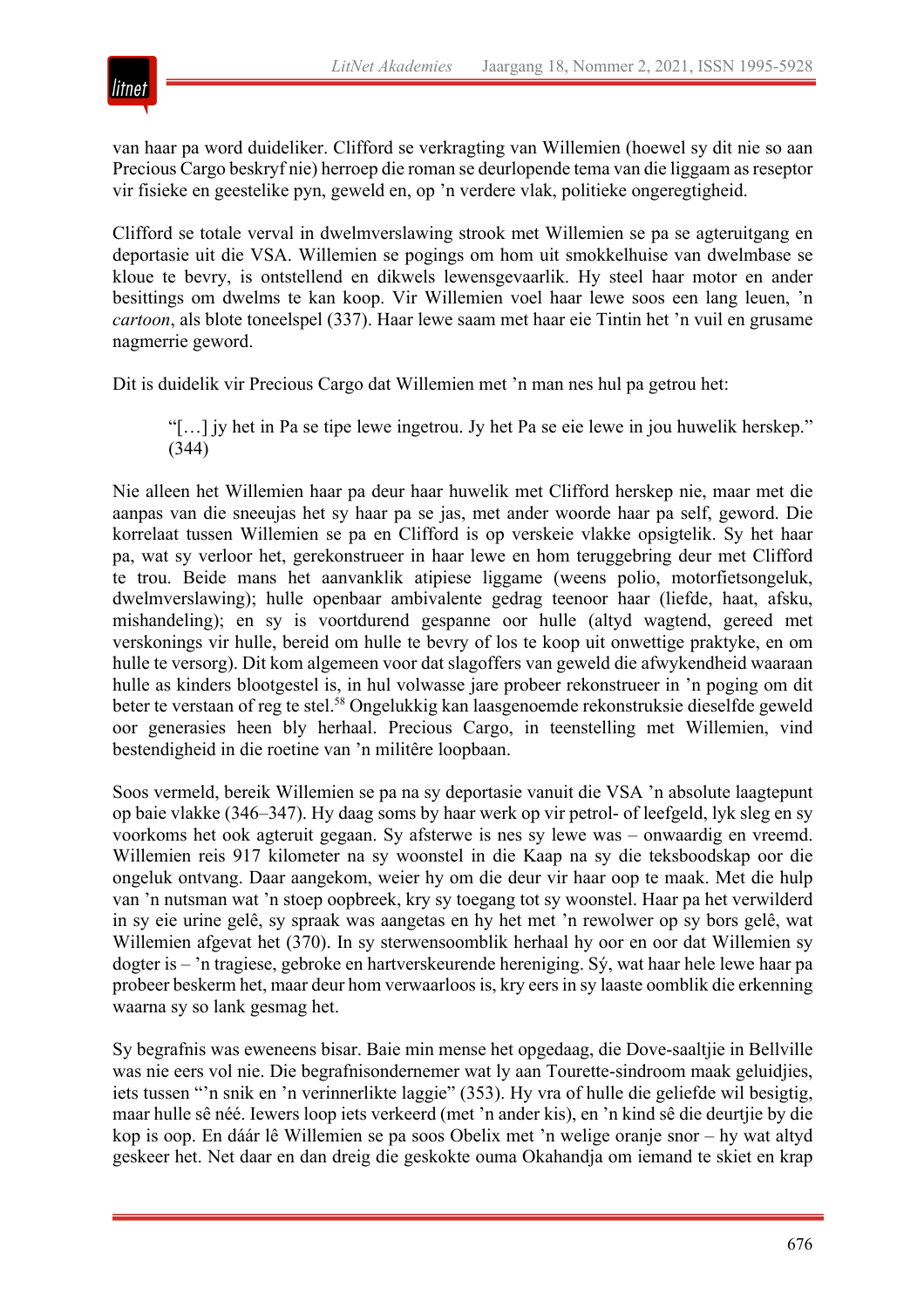

in haar handsak vir haar vuurwapen. Die familie moet dit by haar afneem, te midde van hul dreigende histerie en lag wat wil "ontplof" (354).

Die klimaks in die roman vind plaas wanneer Willemien en Precious Cargo die pa se sneeujas, sy kluis en Clifford se as binne-in 'n winkeltrollie van 'n krans afstoot, "[e]n toe weergalm die kranse van twee susters wat skree soos hulle lag" (377). Hierdie handeling van afstanddoening van die pa se sneeujas, Clifford se as, asook die pa se kluis (wat waarskynlik dokumente oor sy onwettige transaksies en wapens moes huisves), aldus 'n metaforiese afskud van gewig (skuld), is voorafgegaan deur Willemien se aanvaarding en selfinsig dat sy haar pa se jas geword het en sy skuld (gewig) haar eie geword het. Haar katarsis herinner aan dié van ander karakters in postapartheid tekste, naamlik Marlouw in Venter se *Horrelpoot*, en Kamilla en Jakkie in Van Niekerk se *Agaat*.

### **10. Regsbetekenis van** *Heelal* **vir postapartheid Suid-Afrika**

Die reg-en-letterkunde-beweging in Suid-Afrika kan met vrug postapartheid literêre teks ontgin in 'n poging om alternatiewe benaderings tot persoonlike outonomie, vrye keuse en die reg tot selfbeskikking moontlik te maak, asook alternatiewe vertolkings van geskiedkundige gebeure te verskaf. Om begrip vir die verlede te probeer vind, kan onvermydelik 'n waardeoordeel daarvan uitsluit, terwyl die oordeel daarvan alleen weinig ruimte vir begrip laat.

Die metafoor van die liggaam in die politiek en filosofie het 'n lang geskiedenis. Die *body politic* in Westerse politieke denke is 'n antieke metafoor wat die staat, gemeenskap, kerk en verwante instellings as 'n biologiese liggaam uitbeeld,<sup>59</sup> gewoonlik met 'n outokratiese konnotasie. In *Heelal* figureer die liggaam in verskeie gedaantes van knegskap: as obees, anoreksies, bulimies, gestrem (as gevolg van polio en 'n motorfietsongeluk) en verslaaf(dwelms). Op 'n parallelle vlak kan apartheid in die Suid-Afrikaanse regsgeskiedenis as 'n banale vergryp (konsumpsie) van politieke dominansie beskou word; 'n tipe self-verterende aberrasie soos Jan Rabie se "Drie kaalkoppe eet tesame" illustreer.

Waar die gestremde, geskonde en gebroke liggame in *Heelal* die metaforiese reseptor van apartheidsvergrype reflekteer, gebruik Van Niekerk in *Agaat* die karakter van die bruin versorgster van Kamilla (Agaat) om hierdie funksie te vervul:

"Sy [Agaat] was 'n hele vergadering van julle, sy het julle in haar vasgehou, sy was die arena waarin julle met julleself gestoei het. [...] Julle argief. Sonder haar sou julle niks van julleself geweet het nie. Sy was julle parlement, julle saal van spieëls."<sup>60</sup>

Die waarde van postapartheid literêre werk is daarin geleë dat dit geleenthede skep om die geskiedenis aan die hand van karakters se ervarings te kan belig, sodat die leser saam met die karakters hul reis na katarsis kan beleef. Soos die onderhawige artikel aandui, gee verhale dieper betekenis aan die motiewe wat individuele gedrag onderlê, maar is ook veel wyer die sleutel om die toekoms te ontsluit deur die insig wat in die literêre bly bestaan.

Die apartheid-narratief sal nooit afgesluit kan word nie, net soos dié van die Holocaust.<sup>61</sup> Ingrypende en radikale regshistoriese gebeure, soos apartheid en die Holocaust, verteenwoordig *caesura* in die geskiedenis van die mensdom wat 'n kritiese herbesinning van die verwantskap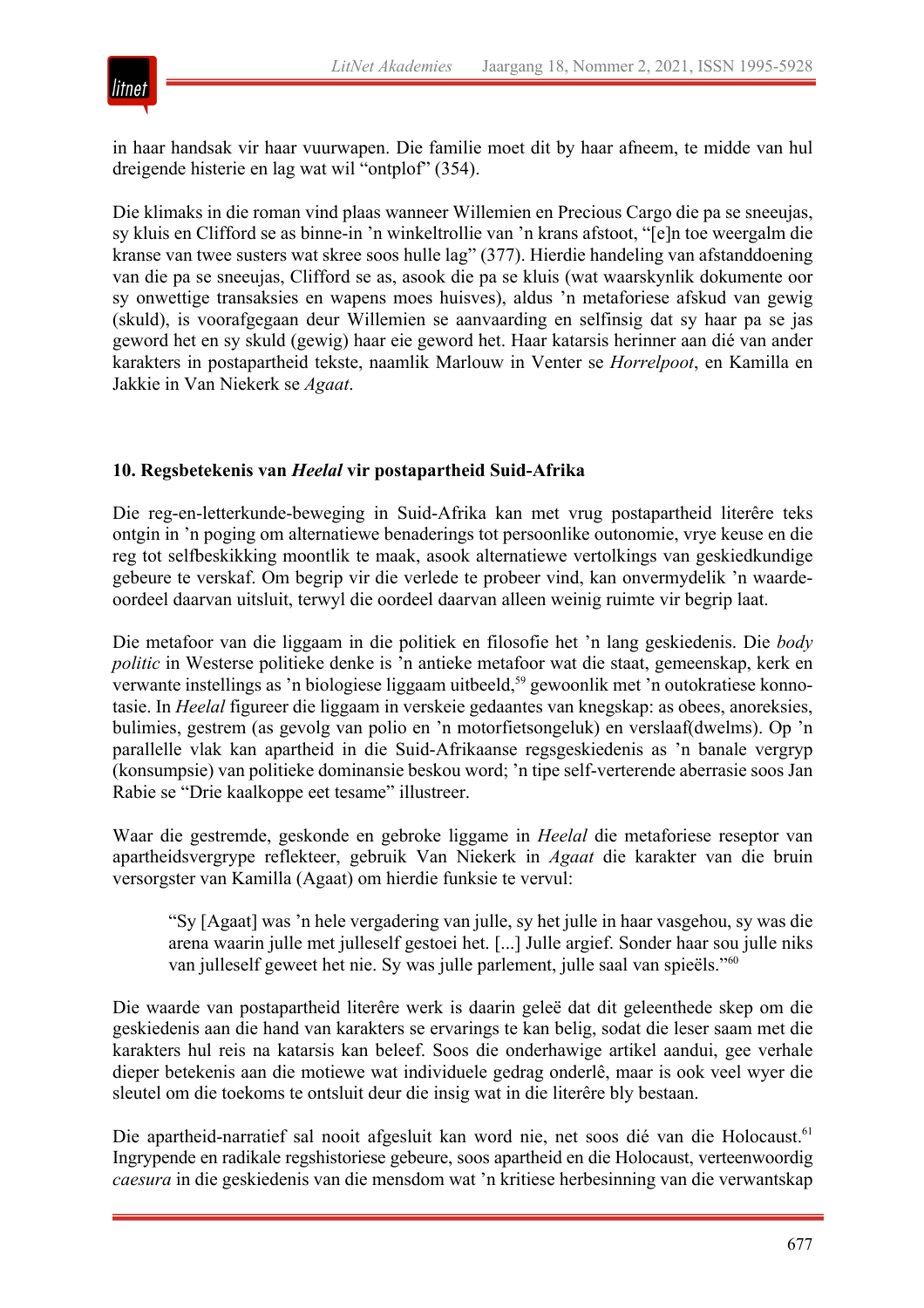

tussen die verlede, hede en toekoms vereis. Vrese dat fiksie nie geregtigheid kan laat geskied in hierdie gebeure, of nie in staat is om die gruwel daarvan te kan weergee nie, is ongegrond. Hoewel opvolgende generasies oor tyd heen verder verwyderd in tyd van *caesura* kan raak, bly die letterkunde (of kuns in die algemeen) tydloos geskik om vir die toekoms 'n plek van die verlede te bly skep.

Soos Willemien haar pa se jas word (die verlede aanvaar), is dit die verantwoordelikheid van generasies wat op apartheid volg om nooit te vergeet nie, soos Antjie Krog in *Country of my skull* beloof:62

"I, the survivor, I wrap you in words so that the future inherits you. I snatch you from the death of forgetfulness. I tell your story; complete your ending."

### **Bibliografie**

Adorno, T. 1962. In Arato en Gebhardt (reds.) 1982.

Arato, A. en E. Gebhardt (reds.). 1982. *The essential Frankfurt school reader*. Londen: Continuum.

Astronomy: Ara. https://en.mimi.hu/astronomy/ara.html (12 Junie 2021 geraadpleeg).

Bible Hub. Azazel. https://biblehub.com/topical/a/azazel.htm (12 Junie 2021 geraadpleeg).

Bennett, N. 2020. LitNet Akademies-resensie-essay: *Die heelal op my tong* deur Anoeschka von Meck. https://www.litnet.co.za/litnet-akademies-resensie-essay-die-heelal-op-my-tongdeur-anoeschka-von-meck (12 Junie 2021 geraadpleeg).

Cardozo, B.N. 1931. *Law and literature*. New York: Harcourt, Brace & Co.

Chaskalson, A. 1989. Law in a changing society. *South African Journal on Human Rights*, 5(3):293–4.

Conrad, J. 1983. *Heart of darkness*. P. O'Prey (red.). Londen: Penguin Classics.

Delgado, R. en J. Stefancic. 1991. Norms and narratives: Can judges avoid serious moral error? *Texas Law Review*, 69:1929–31.

Detlinger, L. 2005. Net widens in the OCD case. *The Namibian*. https://www.namibian.com.na/index.php?id=10724&page=archive-read (12 Junie 2021 geraadpleeg).

De Villiers, J.H. en M. Slabbert. 2011. Never let me go: Science fiction and legal reality. *Literator,* 32(3):85–103.

De Vries, A.H (red.). 1996. *Honderd jaar van Afrikaanse kortverhale*. Kaapstad: Human & Rousseau.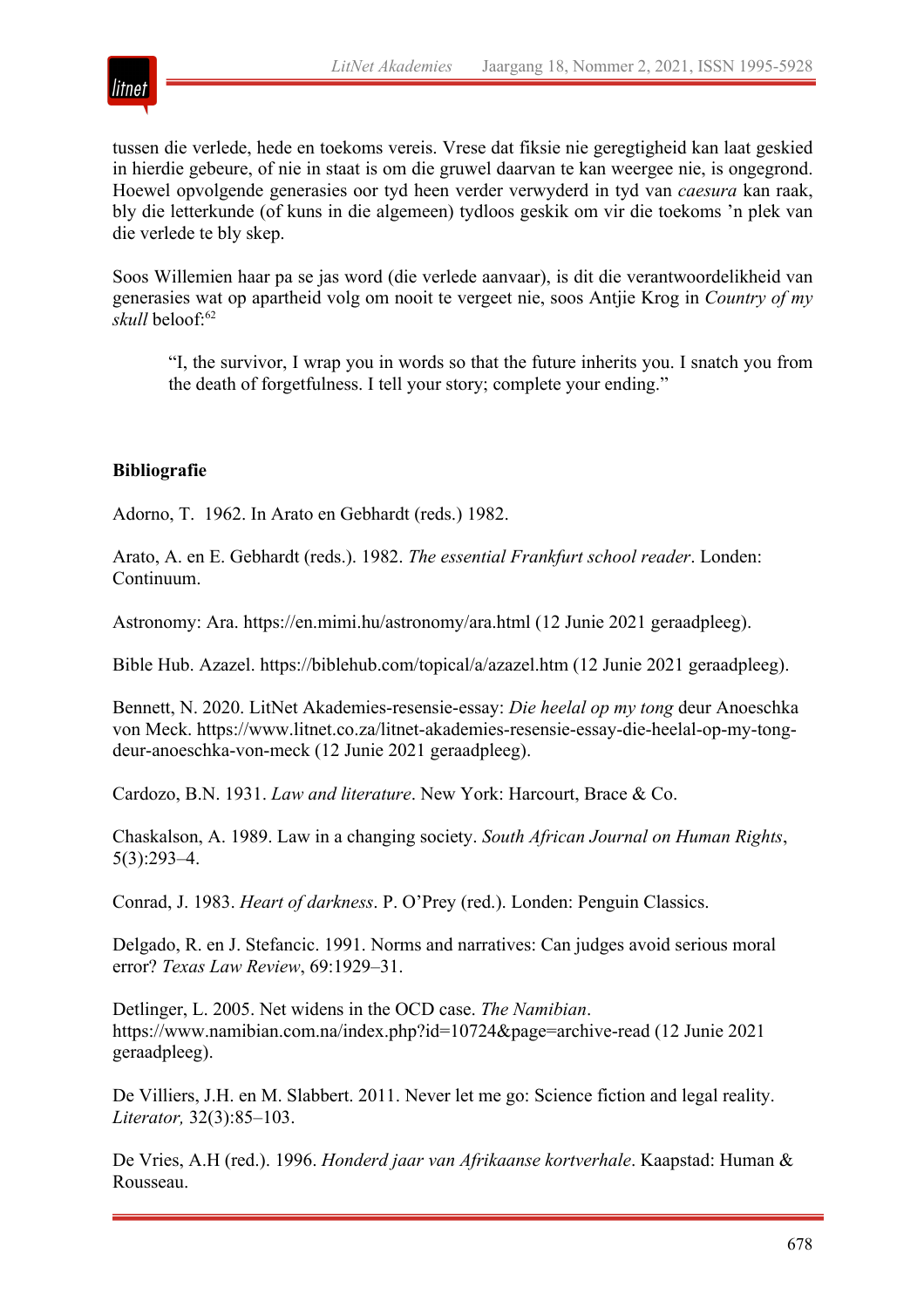

Dworkin, D. 1982. The politics of interpretation. *Critical Inquiry*, 9 (1):179–200. https://doi.org/10.1086/448194 (12 Junie 2021 geraadpleeg).

Dyzenhaus, D. 1998. *Truth, reconciliation and the apartheid legal order*. Oxford: Hart Publishing.

Gaakeer, J. en F. Ost (reds). 2008. *Crossing borders: Law, language and literature*. Oisterwijk: Wolf Legal Publishers.

Geary, A. 2007. The poetics of practical reason: Joseph Raz and Philip Larkin. *Law and Literature*, 19(3):377–400.

Graffiti. Graffiti aanlynkuier met Anoeschka von Meck. 2020. YouTube. https://www.youtube.com/watch?v=Cl9aIRK0sPI (10 Junie 2021 geraadpleeg).

Grobler, S.E. 2014. Letterkunde en die reg: Die verhoor as romangegewe in enkele tekste van André P. Brink. MA-verhandeling, Universiteit van Suid-Afrika.

Ishiguro, K. 2005. *Never let me go*. Toronto: Vintage Canada.

Jung, C.J. 1960. *Collected works*: *The structure and dynamics of the psyche*. H. Read, M. Fordham en G. Adler (reds.). Vertaal deur R.F.C. Hull. Londen: Routledge.

Kafka, F. 1922. *Ein Hungerkünstler*. Berlyn: Schmiede Verlag.

Krog, A. 1998. *Country of my skull*. Johannesburg: Random House.

Maier, C. 2000. The narrative of the historian and of the Truth Commission. In Rotberg en Thompson (reds.) 2000.

Marie Claire. 2019. So, are you dating your dad? *Marie Claire*. https://www.marieclaire.co.uk/.../men-like-your-dad-9182 (12 Junie 2021 geraadpleeg).

Nietzsche, F. 1997. *Unzeitgemässe Betrachtungen (Untimely meditations)*. D. Breazeale (red.). Vertaal deur R.J. Hollingdale. Cambridge: Cambridge University Press.

Olsen, G. 2011. *Current trends in narratology*. Berlyn en New York: De Gruyter.

Pieterse, H. 2005. Karakters en betoog in André P. Brink se *Gerugte van reën*. *Tydskrif vir Letterkunde,* 42(1):79–92.

Posner, R.A. 1988. *Law and literature: a misunderstood relation*. Cambridge, MA en Londen: Harvard University Press.

—. 2009. *Law and literature*. Cambridge, MA: Harvard University Press.

Postma, M. en M. Slabbert. 2008. Memory, history and oblivion in *Horrelpoot* by Eben Venter. *Literator*, 29(2):47–64.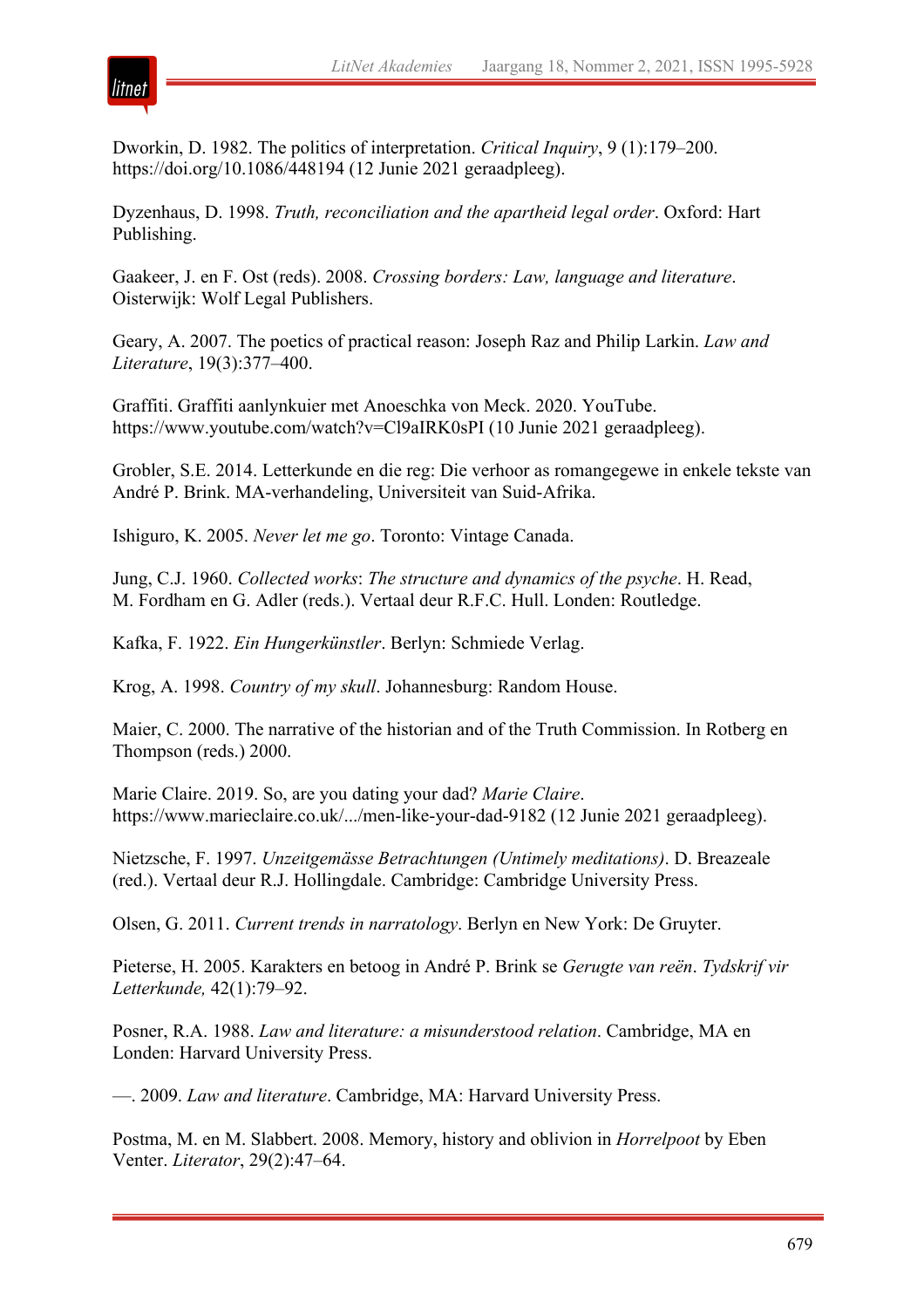

Rabie, J. 1996. Drie kaalkoppe eet tesame. In De Vries (red.) 1996.

Rollo-Koster, J. 2010. Body politic. https://www.britannica.com/topic/body-politic (12 Junie 2021 geraadpleeg).

Rotberg, R.I. en F. Thompson (reds.). 2000. *Truth v justice: The morality of truth commissions.* Princeton, NJ: Princeton University Press.

Slabbert, M. (Melodie). 2006. Justice, justification and justifiability in Marlene van Niekerk's *Agaat*: A legal-literary exploration. *Fundamina*, 12(1):236–50.

—. 2009. Memory, history and guilt in Bernhard Schlink's *Der Vorleser*. *Fundamina*, 15(2):136–58.

Thompson, N. 2012. Follow the reader: Literature's influence on law and legal actors. Honneursverhandeling, University of Otago.

Van Marle, K. 2018. Modernities and the making of worlds. *Law and Literature*, 30(1):11–27.

Van Niekerk, M. 2004. *Agaat*. Kaapstad: Tafelberg Uitgewers.

Van Zyl, P. 2020. Klaar gewroeg oor my gewig. *Huisgenoot*. 29 Oktober, bl. 96–7.

Venter, E. 2006. *Horrelpoot.* Kaapstad: Tafelberg Uitgewers.

Von Meck, A. 2020. *Die heelal op my tong*. Kaapstad: Penguin Random House South Africa.

Waarheid-en-Versoeningskommissie. 1998. Volumes 1 tot 5. Kaapstad: CTP Book Printers.

Weisberg, R. (Richard). 1992. *Poethics and other strategies of law and literature.* New York: Columbia University Press.

Weisberg, R. (Robert). 1989. The law-literature enterprise. *Yale Journal of Law and Humanities,* 1(1):1–68.

—.1995. Taking law seriously. *Yale Journal of Law and Humanities,* 7(2):445–55.

West, R. 1985. The moral and political visions of Franz Kafka and Richard Posner. *Harvard Law Review*, 99(2):384–428.

—. 1993. *Narrative, authority and the law*. Michigan: University of Michigan Press.

White, J.B. 1973. *The legal imagination. Studies in the nature of legal thought and expression*. Boston: Little, Brown and Co.

Wigmore, J. 1908. *A list of legal novels*. Chicago: Northwestern University Law Publication.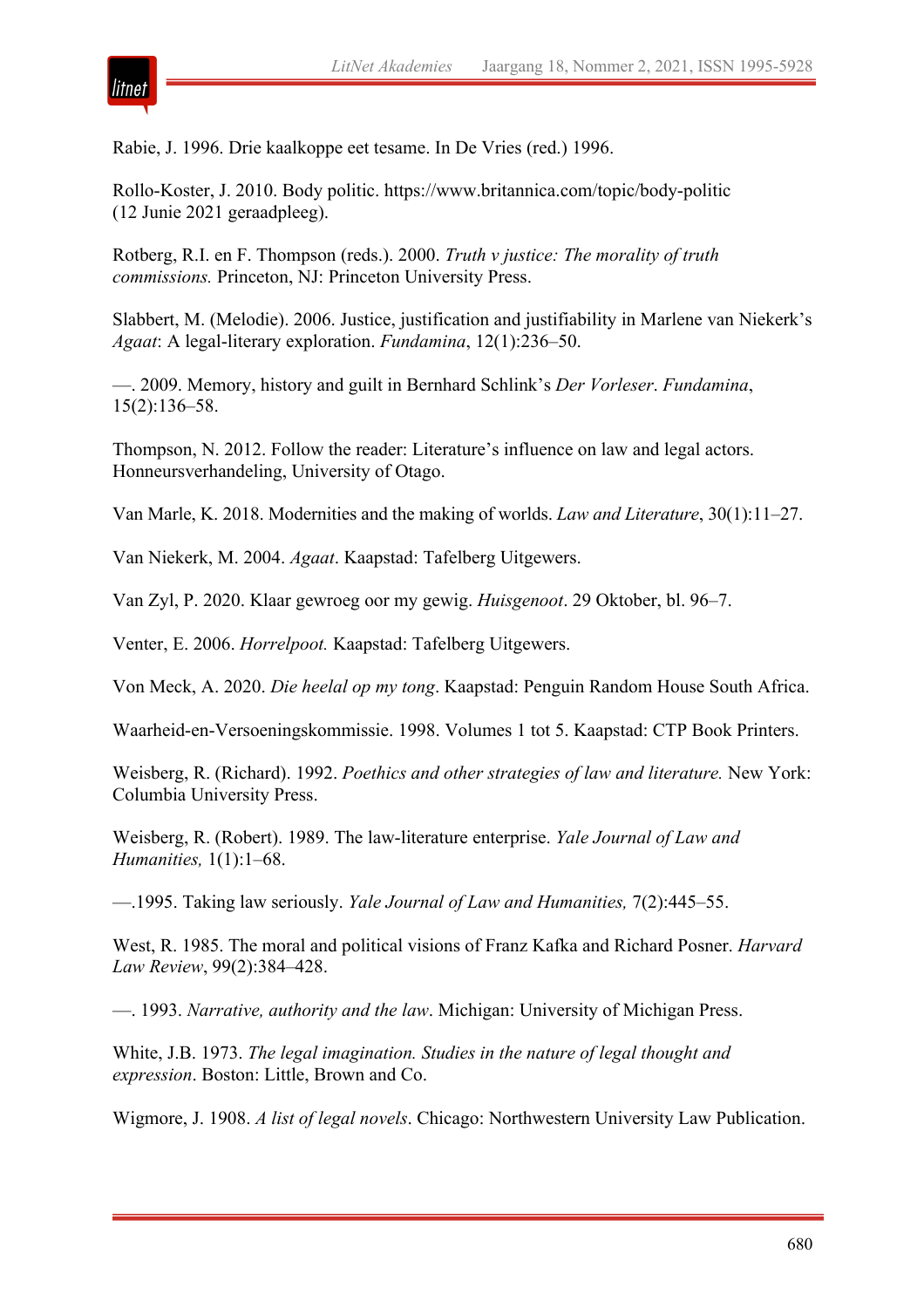# litnet

# **Eindnotas**

- Wigmore (1908).
- Cardozo (1931).
- Weisberg (Richard) (1992).
- Weisberg (Robert) (1989).
- West (1993).
- Geary (2007).
- West (1985:424).
- Gaakeer en Ost (2008).
- Olsen (2011).
- Kafka (1922).
- <sup>11</sup> Thompson (2012:13-46).
- <sup>12</sup> Posner (1988).
- Posner (2009:458).
- Posner (2009:457–458).
- <sup>15</sup> Delgado en Stefancic (1991:1931).
- <sup>16</sup> Von Meck (2000).
- (2014:13).
- Van Marle (2018).
- <sup>19</sup> De Villiers en Slabbert (2011).
- <sup>20</sup> Slabbert (2006; 2008).
- Postma en Slabbert (2008).
- <sup>22</sup> Pieterse (2005.)
- De Villiers en Slabbert (2011).
- Ishiguro (2005).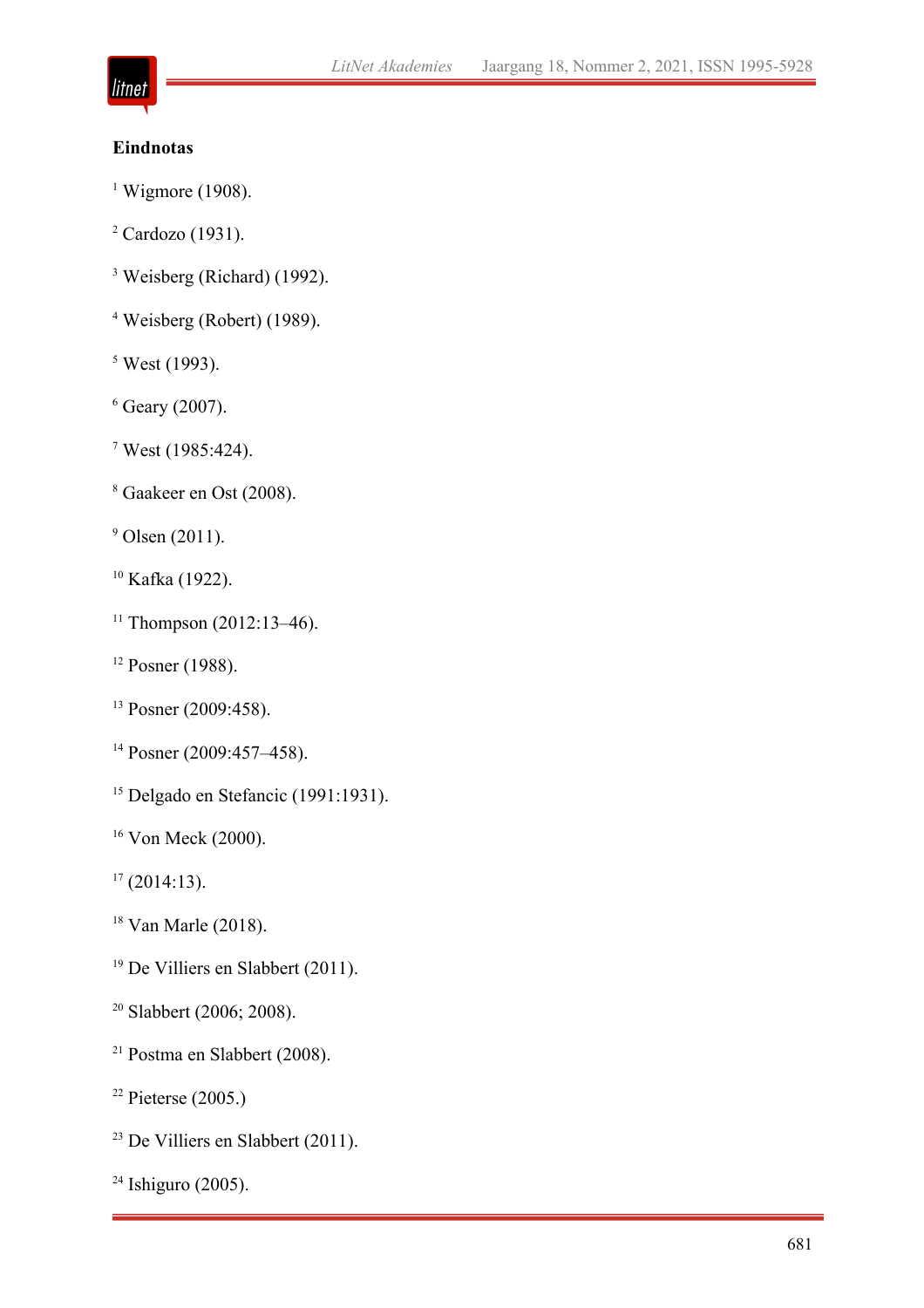- litnet
- <sup>25</sup> De Villiers en Slabbert (2011:85).
- Van Marle (2018).
- Slabbert (2006).
- Postma en Slabbert (2008).
- Slabbert (2009).
- Slabbert (2009:154–7).
- (1998 vol. 1:112).
- (1998 vol 4:154).
- Adorno (1962:313, 318).
- <sup>34</sup> Nietzsche (1997:57).
- Nietzsche (1997:70–2).
- Dyzenhaus (1998:24).
- <sup>37</sup> Chaskalson (1989:295).
- Nietzsche (1997:62)
- <sup>39</sup> Maier (2000:267).
- Maier (2000:270).
- Venter (2006).
- Slabbert en Postma (2008:64).
- Slabbert en Postma (2008:62–3).
- Conrad (1983:117).
- Jung (1960 vol 8: par. 771).
- Maier (2000:275).
- Bennett (2020).
- Graffiti (2020).
- Detlinger (2005).